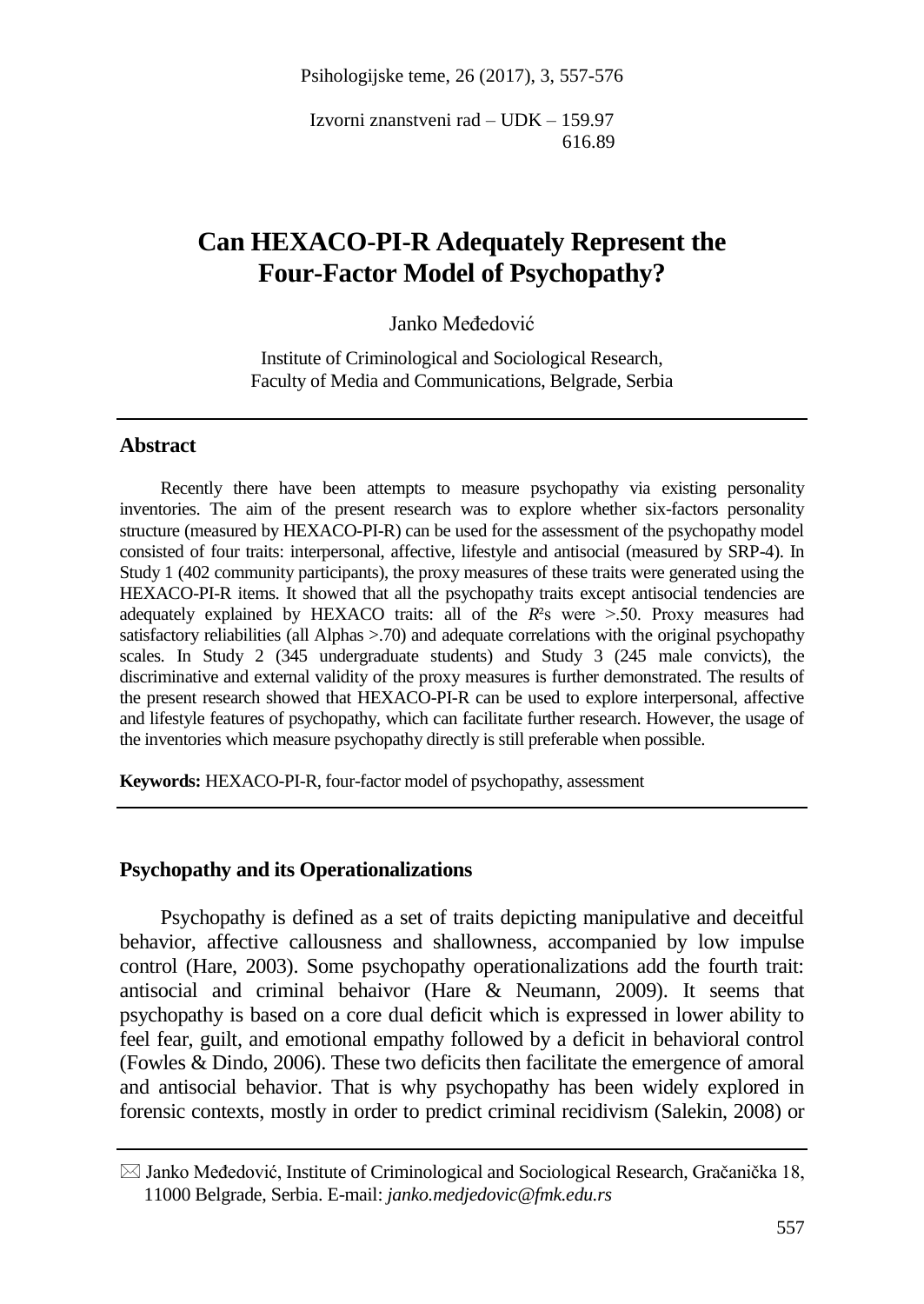the type of a criminal act (Porter, ten Brinke, & Wilson, 2009). However, it is shown that psychopathy is useful for the explanation of various behaviors, including the ones outside forensic contexts, like workplace behavior (Mathieu & Babiak, 2015), social interactions in friendships (Jonason & Schmitt, 2012) or romantic partner relations (LeBreton, Baysinger, Abbey, & Jacques-Tiura, 2013).

## **Psychopathy and Personality**

Psychopathy is often portrayed as a psychopathological phenomenon, most frequently as a personality disorder (Miller, Lynam, Widiger, & Leukefeld, 2001; Petrović & Međedović, 2012). However, empirical research suggests that psychopathy is closely related to normal personality traits. Thus, psychopathy is described by lower Agreeableness and Conscientiousness from the Big Five / Five Factor Model of personality (Lynam, 2002). More precisely, psychopathy is related to the lack of altruism, compliance and straightforwardness, low deliberation and a sense of duty (Decuyper, De Pauw, de Fruyt, De Bolle, & de Clercq, 2009).

Perhaps the highest potential for describing psychopathy has the six-factor model of personality, mostly because of the trait which is not depicted in other models: Honesty-Humility (Ashton & Lee, 2008). Honesty factor depicts characteristics like integrity, honesty, sense of fair play, loyalty, and humility, while the attributes which lie on the opposite pole of the dimension are mischief, hypocrisy, arrogance, cunning, and greed (Lee & Ashton, 2006). Probably the bestknown operationalization of the six-factor lexical model is HEXACO personality structure. It represents the acronym of the six broad and comprehensive traits: Honesty-Humility, Emotionality, Extraversion, Agreeableness, Conscientiousness, and Openness (Ashton et al., 2004). The research regarding the relations between HEXACO model and psychopathy showed that psychopathy can be described mostly by negative poles of Honesty, Emotionality, Agreeableness, and Conscientiousness factors (De Vries, Lee, & Ashton, 2008; Međedović, 2011). This result implies that psychopathy is characterized by dishonesty, low sense of fair play, emotional coldness and detachment, antagonism, retaliation towards others and recklessness followed by impulsivity.

#### **Measuring Psychopathy via Existing Personality Inventories**

Previously described findings suggest that psychopathy can be viewed as a specific constellation of basic personality traits. Following this approach, many authors suggested that the inventories of general personality can be used for psychopathy measurement. The first research went in the direction of constructing the personality prototype which would correspond to psychopathy (Miller et al., 2001). This prototype was based on the Five Factor Model of personality and it was constructed by experts' ratings. Although the data showed that the prototype could be useful in psychopathy examination, it is determined that using the psychopathy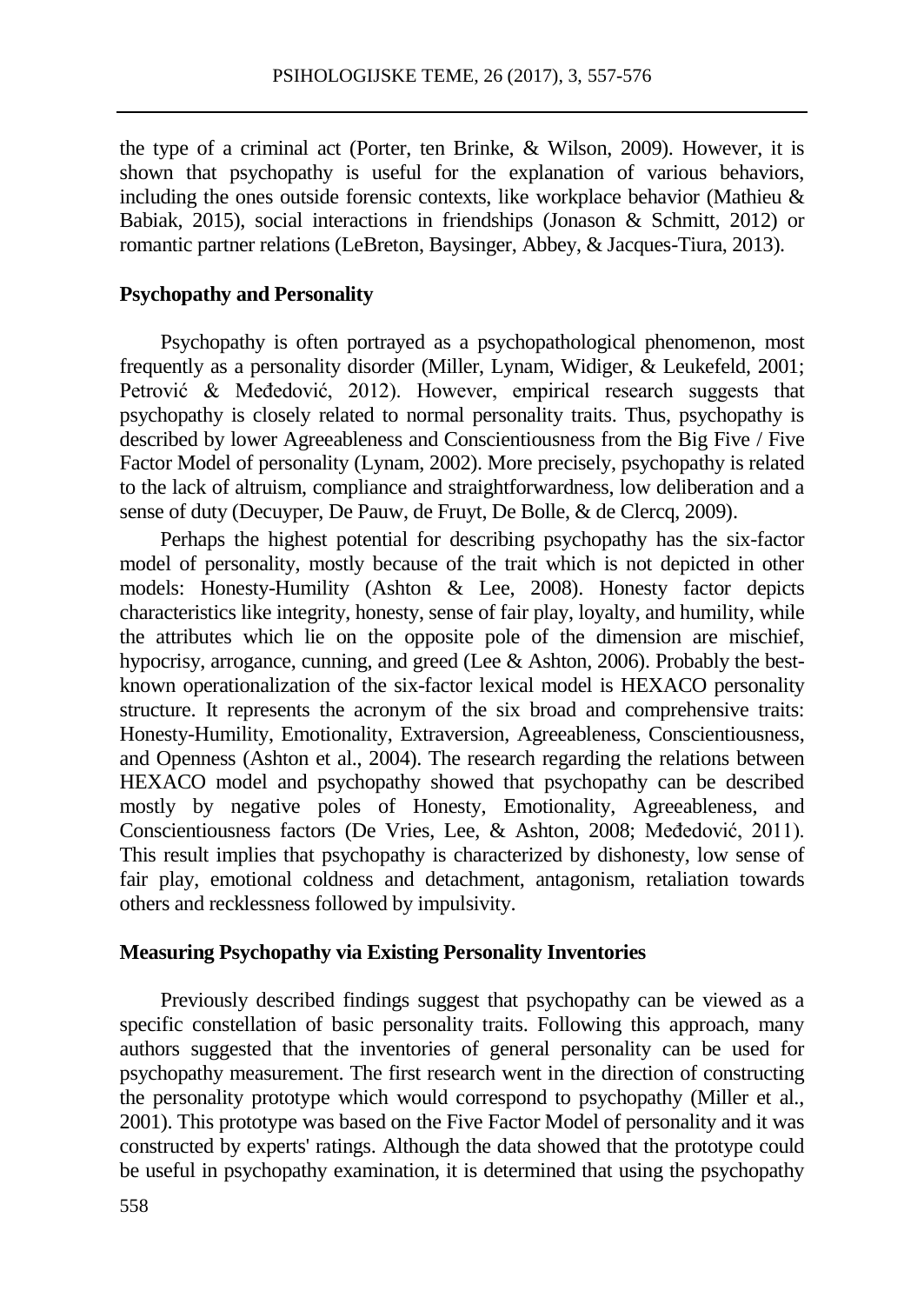scales derived from existing inventories is more successful as a proxy measure of psychopathy (Witt et al., 2010). This approach is simple, and it is based on finding the inventory items which substantially correlate with the target scales of psychopathy and using them to construct new scales. Besides the Five Factor Model, Multidimensional Personality Questionnaire was most frequently used to obtain the personality measures of psychopathy (Blonigen, Hicks, Krueger, Patrick, & Iacono, 2006; Walton, Roberts, Krueger, Blonigen, & Hicks, 2008). HEXACO-PI-R, an instrument which operationalizes six-factor structure, was used only in one study so far (Witt, Donnellan, & Blonigen, 2009). All the previous research showed that using the scales derived from general personality inventories can be fruitful in the exploration of psychopathy.

### **Goals of the Present Study**

Although many of the operationalizations of psychopathy currently exist, the four-factor model is one of the most frequently used in the empirical research (Paulhus, Neumann, Hare, Williams, & Hemphill, 2016). It is comprised of four traits: interpersonal, affective, lifestyle, and antisocial tendencies, thus mirroring the structure and content of a "gold standard" in the psychopathy research - Psychopathy Checklist-Revised (Hare, 2003). However, so far there was no research aimed at exploring whether these four factors could be adequately represented by existing personality inventories. Among all the personality models, HEXACO structure could be especially useful for this exploration because the Honesty factor is shown to gather various amoral and antisocial traits on its negative pole (Međedović, 2012).

The aim of the present research is to evaluate if HEXACO-PI-R can validly and reliably represent the four-factor psychopathy model. In order to do so, we conducted three studies. The first one served to explore if HEXACO scales can explain the variance of the four psychopathy traits and to select the inventory items which would be used for the construction of the proxy psychopathy scales. The goal of two other studies was to explore the validity of new scales by using them in the prediction of the external criteria, conceptually related to psychopathy. Taken together, these three studies are based on the samples frequently used in the research which administrate self-report measures of psychopathy: community, college and the sample of offenders.

### **Study 1**

The first study has had several goals: 1) to explore predictive power of HEXACO personality traits in regard to four psychopathy characteristics; 2) to identify HEXACO-PI-R items suitable for the proxy psychopathy scales; 3) to evaluate the reliabilities of these scales and their correlations with original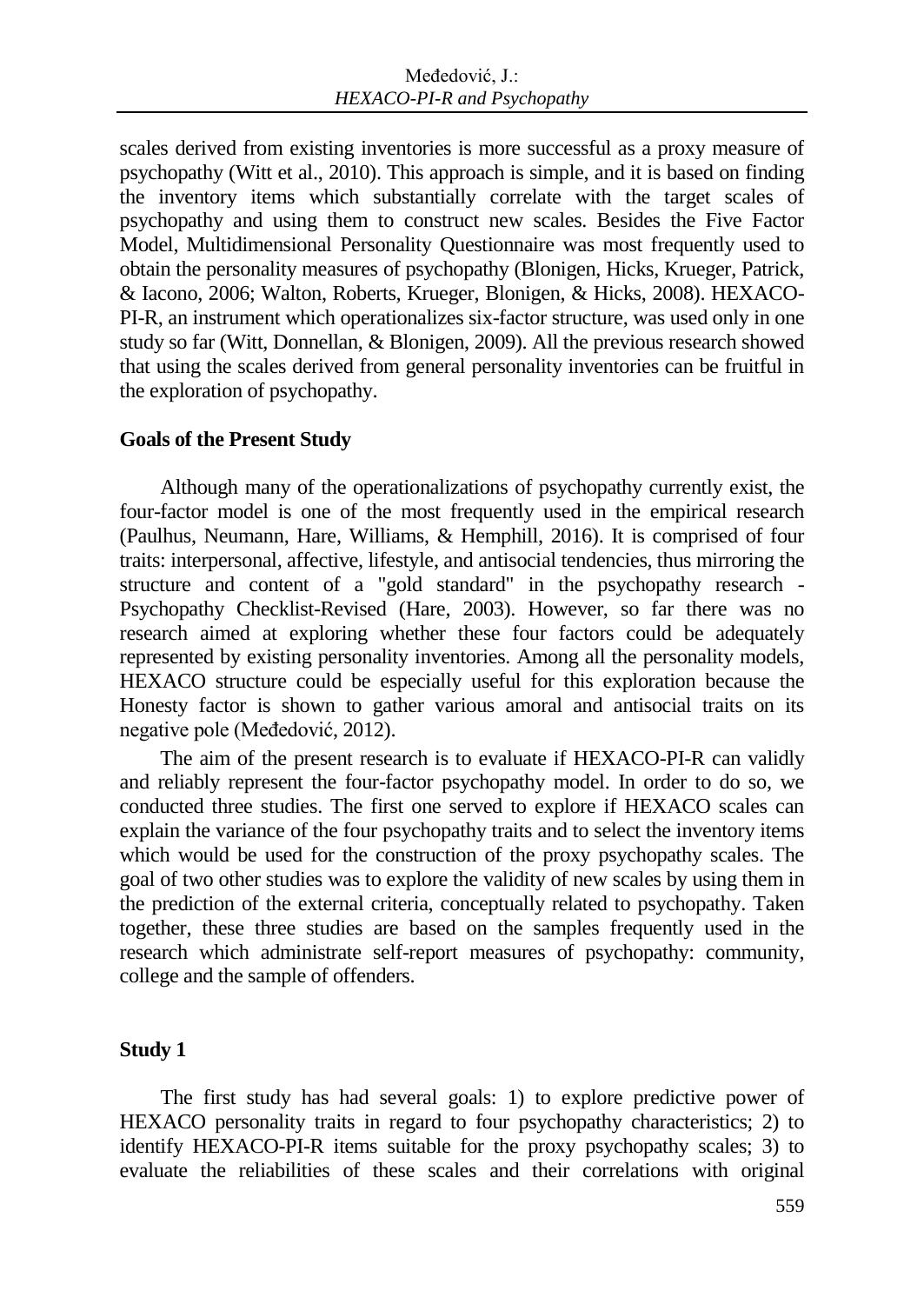psychopathy measures. Regarding the second goal, we used the similar procedure as the one conducted in the previous research (Witt et al., 2009). Correlations between the HEXACO-PI-R items and the original psychopathy measures were calculated. All items with the correlations higher than .20 were used for the construction of the proxy measures. The HEXACO items were not repeated in different psychopathy scales: one item was used as an indicator for one scale only. The relations between HEXACO items and four psychopathy scales were analyzed at the same time. By doing this we avoided a possible error of selecting the items for one scale and excluding them from the item pool. There were occasions where one HEXACO item had correlations with multiple psychopathy scales above .20. However, these correlations were never of exactly the same effect size and we simply assigned the item to a scale with the highest correlation.

## **Method**

#### *Sample*

The data was gathered via an online survey. Participants were selected from the community sample ( $N=402$ ;  $M_{\text{age}}=28.3$ ,  $SD=6.96$ ;  $M_{\text{education}}=15.6$ ,  $SD=3.31$ ). Participants (70% females) were recruited mostly on social networks using the snowball procedure. They received a feedback regarding their personality profile as a motivation for the participation in the study.

## *Measures*

HEXACO-PI-R (Lee & Ashton, 2006) was used for the exploration of the six lexical personality factors. Besides the six broad factors, the instrument measures 25 lower-order facet traits. It has 100 items and every facet is measured via 4 items. All the inventory items were included in the analysis (including the interstitial Altruism scale). The reliability of the facets ranged from  $\alpha$ =.58 (Anxiety) to  $\alpha$ =.76 (Fairness and Sociability).

Psychopathy was measured via SRP-4 scale (*Self Report Psychopathy*; Paulhus et al., 2016). Its structure consisted of four traits: interpersonal (*M*=2.47; *SD*=0.54; α=.78), affective (*M*=2.07; *SD*=0.45; α=.70), lifestyle (*M*=2.49; *SD*=0.55;  $\alpha$ =.73), and antisocial (*M*=1.50; *SD*=0.49;  $\alpha$ =.72). The inventory has 64 items, 16 per each trait.

All of the measures are self-report inventories. Both inventories have 5-point response scale, where 1 stands for *"strongly disagree with the statement"* and 5 for

 $\overline{a}$ 

<sup>\*</sup> years of formal schooling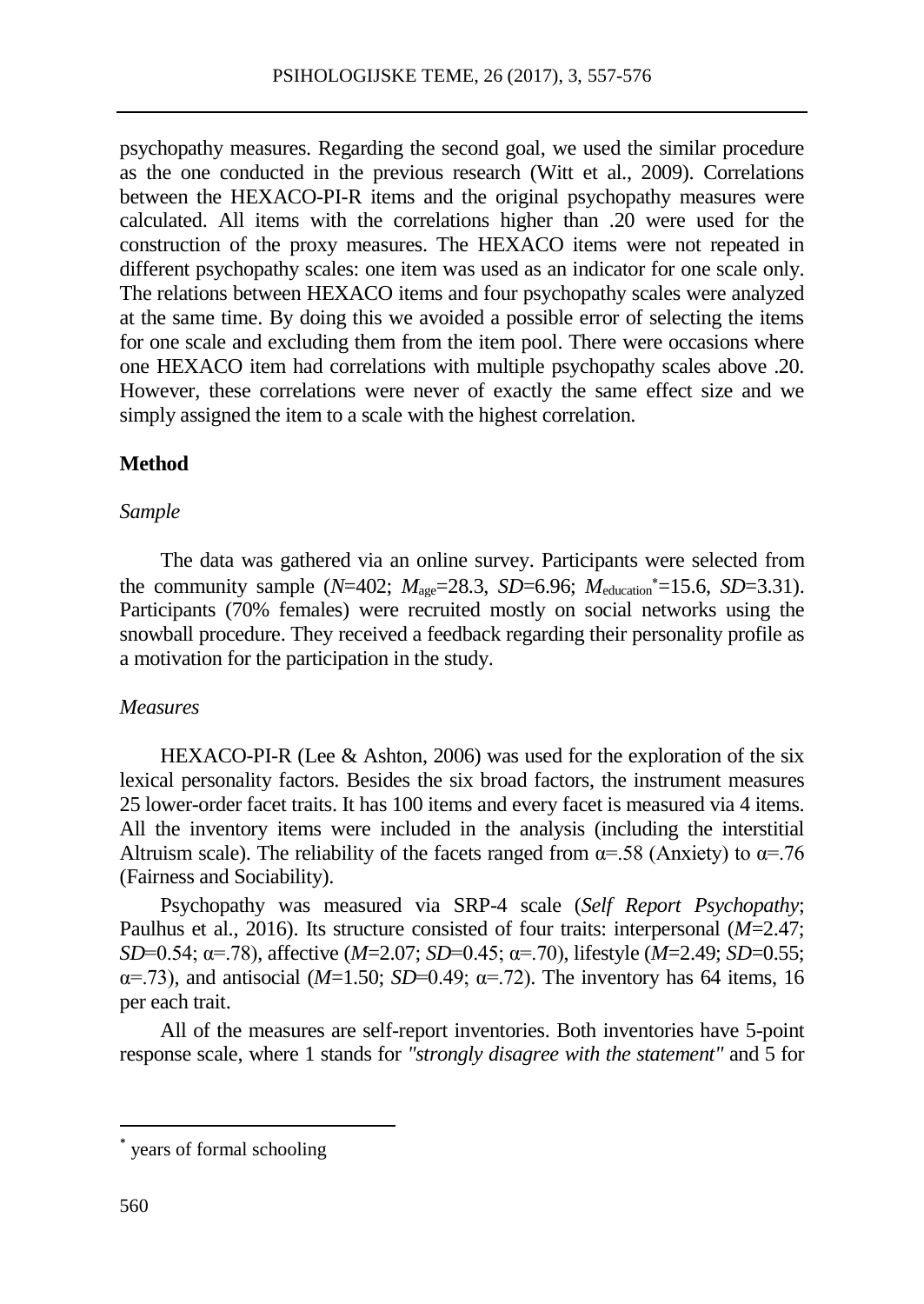*"strongly agree with the statement".* There were no missing values since all of the items were mandatory.

## **Results**

 $\overline{a}$ 

## **Constructing the HEXACO-PI-R Psychopathy Scales**

When Interpersonal psychopathy scale was regressed onto HEXACO facets, a significant regression function was obtained. The coefficient of multiple correlation between personality and the criterion measure was high enough  $[R=.72; R^2=.52;$  $F(25,379)=16.06$ ,  $p<.01$  to proceed to analyze the correlations between the personality items and Interpersonal scale. The total number of 18 items was found to have correlations higher than .20 with the criterion. When they were used to predict the target measure, again the high percentage of psychopathy trait was predicted  $[R=.71; R^2=.50; F(18,386)=18.28, p<.01]$ . These items were used for the construction of the HEXACO Interpersonal scale<sup>1</sup>.

Similar results were obtained when Affective psychopathy scale was set as a criterion measure. HEXACO facets explained substantial portion of the criterion's variance  $[R=.71; R^2=.51; F(25,379)=15.55, p<.01]$  and again 18 items were chosen for the construction of the new scale. They successfully explained the original Affective scale variance [*R*=.74; *R²*=.54; *F*(18,386)=25.27, *p*<.01].

More than a half of the psychopathic Lifestyle variance was explained by HEXACO facets too [*R*=.71; *R²*=.51; *F*(25,379)=15.28, *p*<.01]. The new scale of Lifestyle was constructed by 17 HEXACO items. When the original scale is regressed onto these items, a significant regression function is obtained: *R*=.74; *R*²=.55; *F*(17,387)=27.18, *p*<.01.

However, when Antisocial tendencies were set as a target measure, HEXACO facets explained substantially lower percentage of its variance: *R*=.42; *R²*=.18;  $F(25,379)=3.22$ ,  $p<.01$ . When we analyzed the correlations between HEXACO items and this criterion measure, we did not find any coefficient higher than .20. Since this was the only psychopathy scale which was negatively skewed in the present sample (Kolmogorov-Smirnov  $Z=3.29$ ;  $p<.01$ ), we normalized it by using the Bloom's algorithm and repeated the analyses with the normalized measure as a criterion. However, the results were almost exactly the same as in previous analysis:  $R = .43$ ;  $R^2 = .19$ ;  $F(25,379) = 3.49$ ,  $p < .01$ . These results suggested that HEXACO items could not be used to construct a proxy measure of Antisocial characteristics.

 $<sup>1</sup>$  All of the HEXACO-PI-R items used for the construction of the psychopathy scales</sup> can be seen in the Appendix.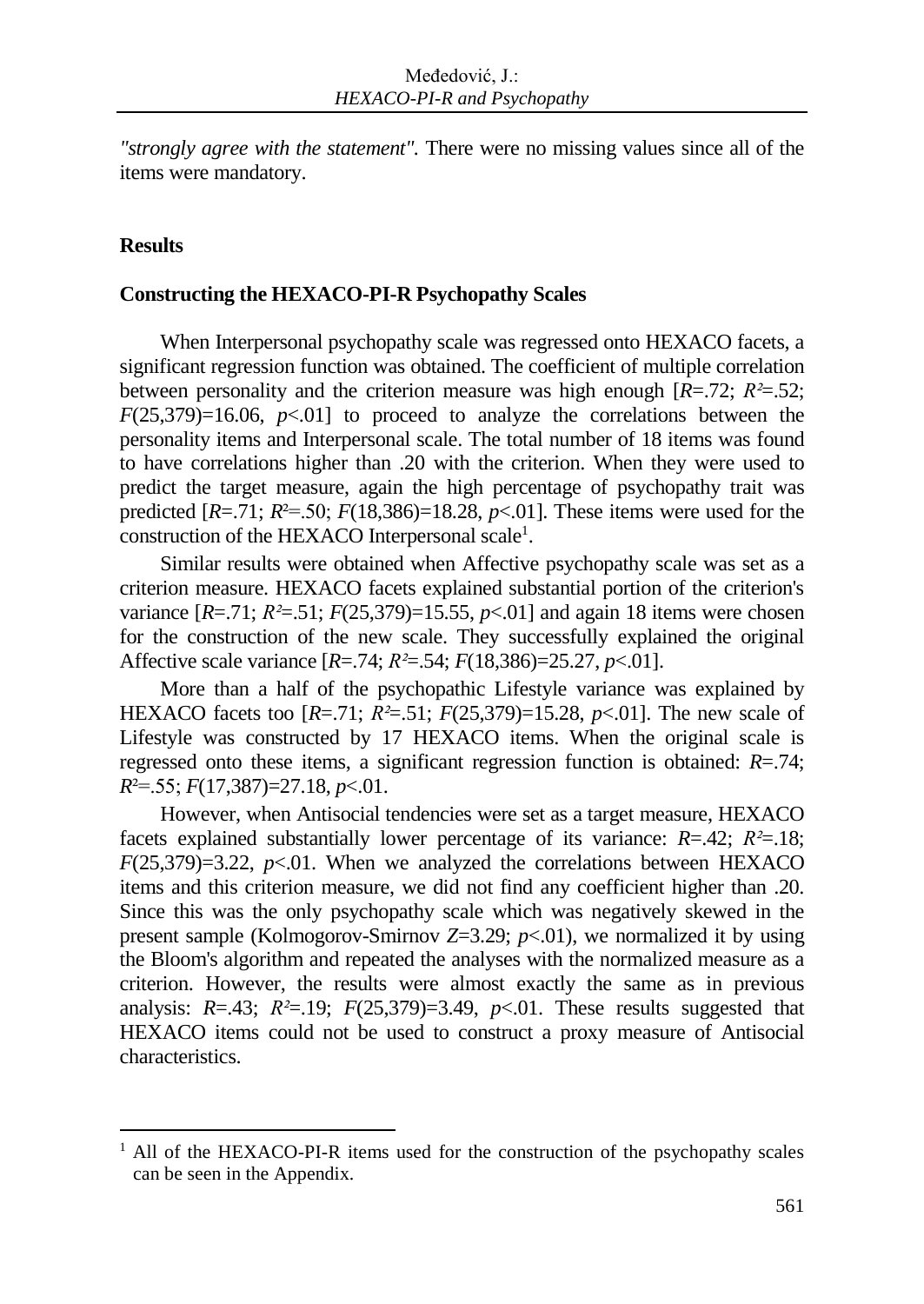## **Descriptive Statistics and Validity of the New Psychopathy Scales**

First we calculated the descriptive statistics and the coefficients of internal consistency (Cronbach's  $\alpha$ ) for the new psychopathy scales. The results of these analyses are shown in Table 1.

Table 1. *Descriptive Statistics and the Reliabilities of the HEXACO Psychopathy Scales*

|                             |      | SD    | <b>Skewness</b> | Kurtosis | $K-Sz$     |    |
|-----------------------------|------|-------|-----------------|----------|------------|----|
| <b>HEXACO</b> Interpersonal | 2.76 | 0.47  | 0.04            | 0.02     | $0.71$ ns  |    |
| <b>HEXACO</b> Affective     | 2.43 | 0.49  | 0.37            | 1.16     | $0.72$ ns  | 75 |
| <b>HEXACO Lifestyle</b>     | 2.59 | () 54 | 0.34            | 0.40     | $0.90$ ns. |    |

*Notes. K-S z* - Kolmogorov-Smirnov *z* statistic; *ns* - not significant

As it can be seen from the Table 1, the reliabilities of the new scales are all higher than .70. Perhaps it could be argued that these reliabilities are not so high if we keep in mind that the new scales are consisted of 17 and 18 items per scale. That is why we performed the item-level analysis in order to examine if there are some items which could be excluded from the scales. However, this analysis showed that reliability could not be substantially elevated by the exclusion of some items: the range of reliability increase was from .01 to .03. It is also interesting that all of the new scales have normal distributions in the sample. This finding suggests that the HEXACO psychopathy scales adequately capture the individual differences of these constructs in a community sample.

The key test for the validity of proxy psychopathy measures are the correlations with the original, SRP-4 scales. We calculated the Pearson's correlation coefficients between new and the original psychopathy measures. Furthermore, we provided the correlations between the original HEXACO personality traits and SRP-4 psychopathy measures as well. The rationale behind this is to compare the strength of associations between new psychopathy measures and the HEXACO traits with the original scales. If the correlations between the new measures and SRP-4 scales are higher than the ones between HEXACO traits and SRP-4 scales, it would be an additional argument for the usage of new psychopathy measures. The results of the correlation analysis are shown in Table 2.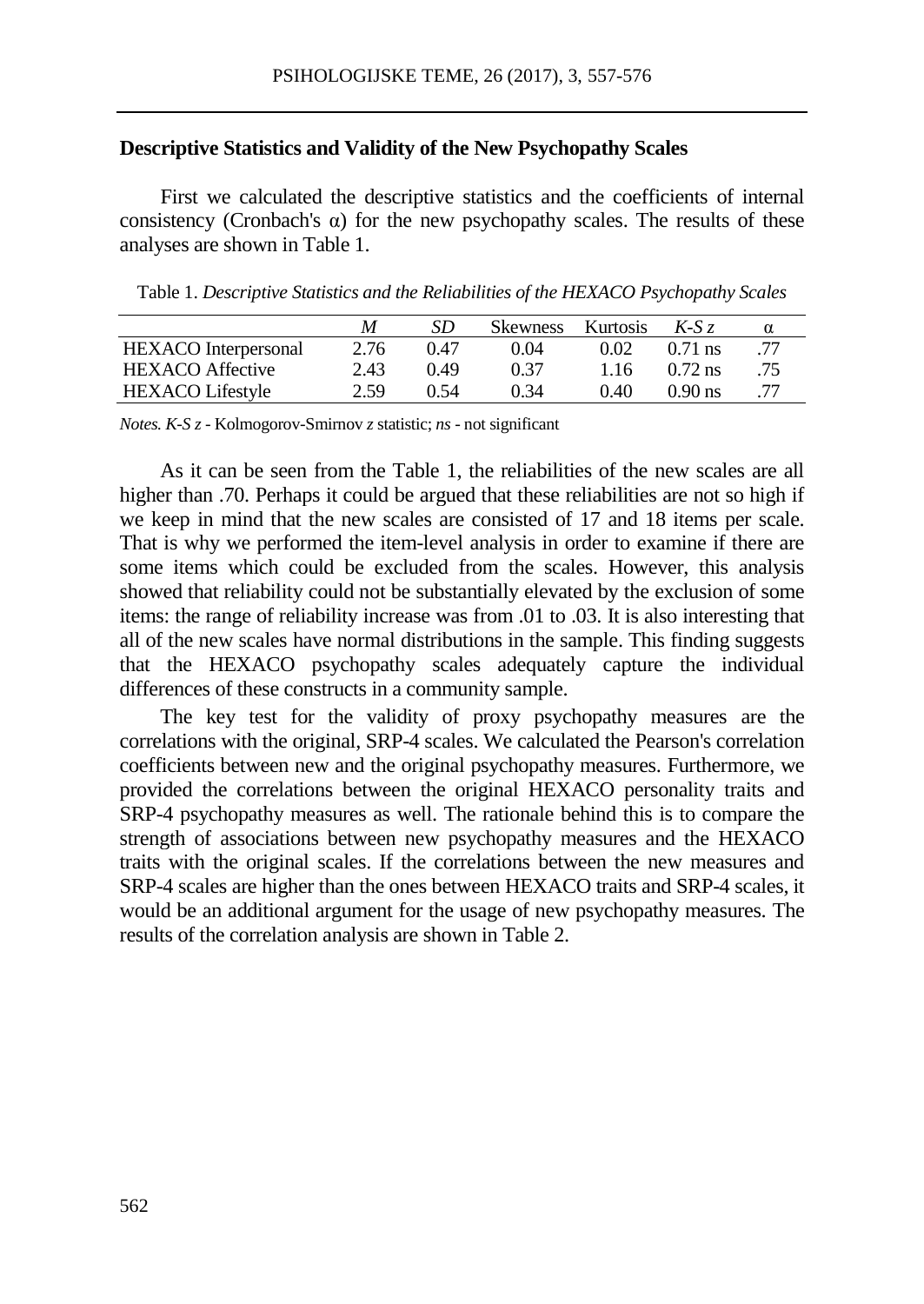| Međedović, J.:              |
|-----------------------------|
| HEXACO-PI-R and Psychopathy |

|                             | <b>SRP</b>    | <b>SRP</b>          | <b>SRP</b> | <b>SRP</b> |
|-----------------------------|---------------|---------------------|------------|------------|
|                             | Interpersonal | Affective           | Lifestyle  | Antisocial |
| Honesty-Humility            | $-.50**$      | $-.27**$            | $-.24***$  | $-.16***$  |
| Emotionality                | $-.25***$     | $-.40**$            | $-.26***$  | $-.13***$  |
| Extraversion                | $-.14**$      | $-.26***$           | $-.04$     | $-.06$     |
| Agreeableness               | $-.45***$     | $-.29***$           | $-22^{**}$ | .02        |
| Conscientiousness           | $-.13***$     | $-.11$ <sup>*</sup> | $-.43***$  | $-.17***$  |
| <b>Openness</b>             | $-.18***$     | $-.14***$           | .02        | $-.10$     |
| <b>HEXACO</b> Interpersonal | $.63***$      | $.37***$            | $.36***$   | $.14***$   |
| <b>HEXACO</b> Affective     | $.41***$      | $.66***$            | $.25***$   | $.15***$   |
| <b>HEXACO</b> Lifestyle     | $.36***$      | $.30**$             | $.68***$   | $.24***$   |

Table 2*. Correlations between the HEXACO and SRP-4 Psychopathy Scales*

*Notes.* SRP - Self Report Psychopathy; \**p*<.05; \*\**p*<.01.

Correlation matrix is consisted of positive and significant coefficients, as expected. It can be seen that the relations between the scales with the same object of measurement are especially high in magnitude. Three new measures correlate with the SRP-4 Antisocial scale, however, these associations have low effect size. It should be noted that the strength of the associations between new measures and SRP-4 scales is indeed higher than any association between HEXACO traits and original psychopathy scales.

### **Discussion**

The main finding of the first study is that HEXACO-PI-R items can adequately represent three of four Self-Report Psychopathy scales. The high proportion of Interpersonal, Affective, and Lifestyle variance is explained both by HEXACO facets and the items of the new scales. Multiple correlation coefficients between personality traits and psychopathy are similar to the ones obtained in previous attempts to measure psychopathy by existing personality inventories (Blonigen et al., 2006; Walton et al., 2008; Witt et al., 2009, 2010). Furthermore, the correlations between the new and the original psychopathy scales are almost of the same magnitude as in previous research (Witt et al., 2009). Three new scales have satisfactory reliabilities too. In fact, the reliabilities could not be substantially elevated by the exclusion of some items from the scales. We believe that this is due to the high *representativeness* of the HEXACO psychopathy scales. All the new measures are composed of the items belonging to different broad personality traits. This enables the comprehensiveness of the new scales. However, it keeps reliability coefficients at certain magnitude: the measures with broad and comprehensive content can never have very high  $\alpha$  reliabilities. It is important to notice that the reliabilities are certainly high enough to provide reliable measurement, while high content broadness can elevate the quality of measurement as well. Keeping in mind that the distributions of new measures are normal and that they have higher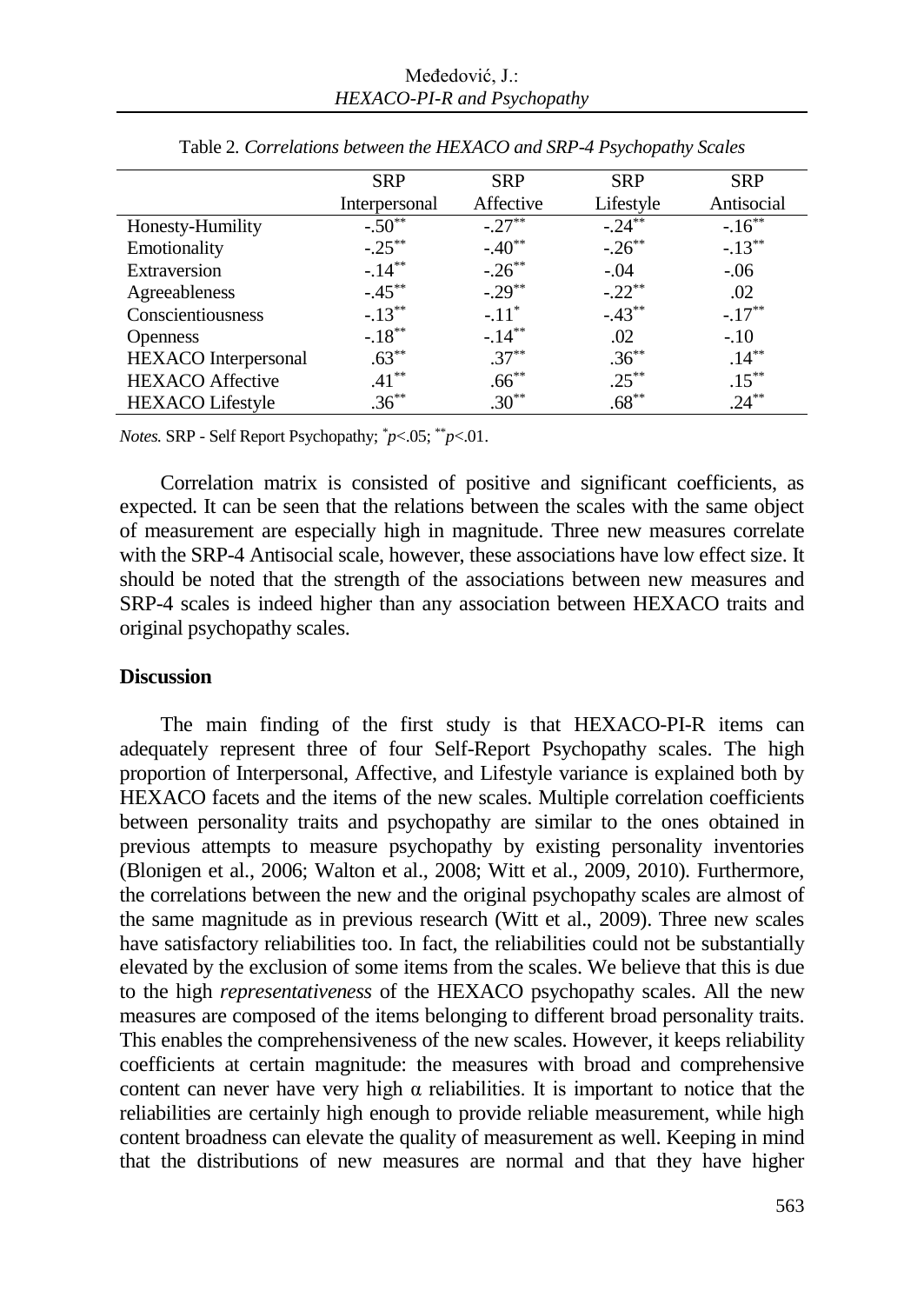correlations with original psychopathy scales than HEXACO personality traits, we can conclude that the HEXACO scales of Interpersonal, Affective, and Lifestyle psychopathy traits are valid and reliable measures.

However, the fourth trait cannot be operationalized by HEXACO-PI-R items. The variance of antisocial behavior explained by HEXACO facets is significantly lower, compared to the other three scales. This was not unexpected: previous research also showed that the predictive power of HEXACO factors was the lowest when this psychopathy trait was predicted (Međedović, 2011). Since none of the personality items had large enough correlations with the antisocial scale, we could not construct the new scale using HEXACO-PI-R items. This finding suggests that the inventories of broad personality traits have their limitations when some specific forms of psychopathic behavior are measured.

## **Study 2**

The second study was aimed at further demonstrating the validity of HEXACO psychopathy scales. Three criterion measures were chosen in order to explore their relations with the new scales. The first is Manipulativeness, a facet of broad personality trait Negative Valence (Smederevac, Mitrović, & Čolović, 2010). The second one is a trait depicting affective disturbances of a pro-psychotic type, expressed as inability to react emotionally to life events (Raine, 1991), labeled as Flattened Affect (Knežević, Opačić, Kutlešić, & Savić, 2005). Finally, the third criterion measure is Impulsivity, the personality characteristic marked by lack of behavioral control and inability to delay gratification (Knežević, 2003). These three measures should have clear relations with psychopathic characteristics so we made these hypotheses: Interpersonal psychopathy features should be the best predictor of Manipulativeness; Affective trait should have the highest association with Flat Affect and Lifestyle characteristics should be the most important in the explanation of Impulsivity's variance.

#### *Sample*

Participants in this study were selected from the population of psychology undergraduate students, mostly freshmen (*N*=365, 65% females;  $M_{age}$ =21, *SD*=3.9). All subjects participated voluntarily in the research. They were awarded by additional credits on the psychology course they attended.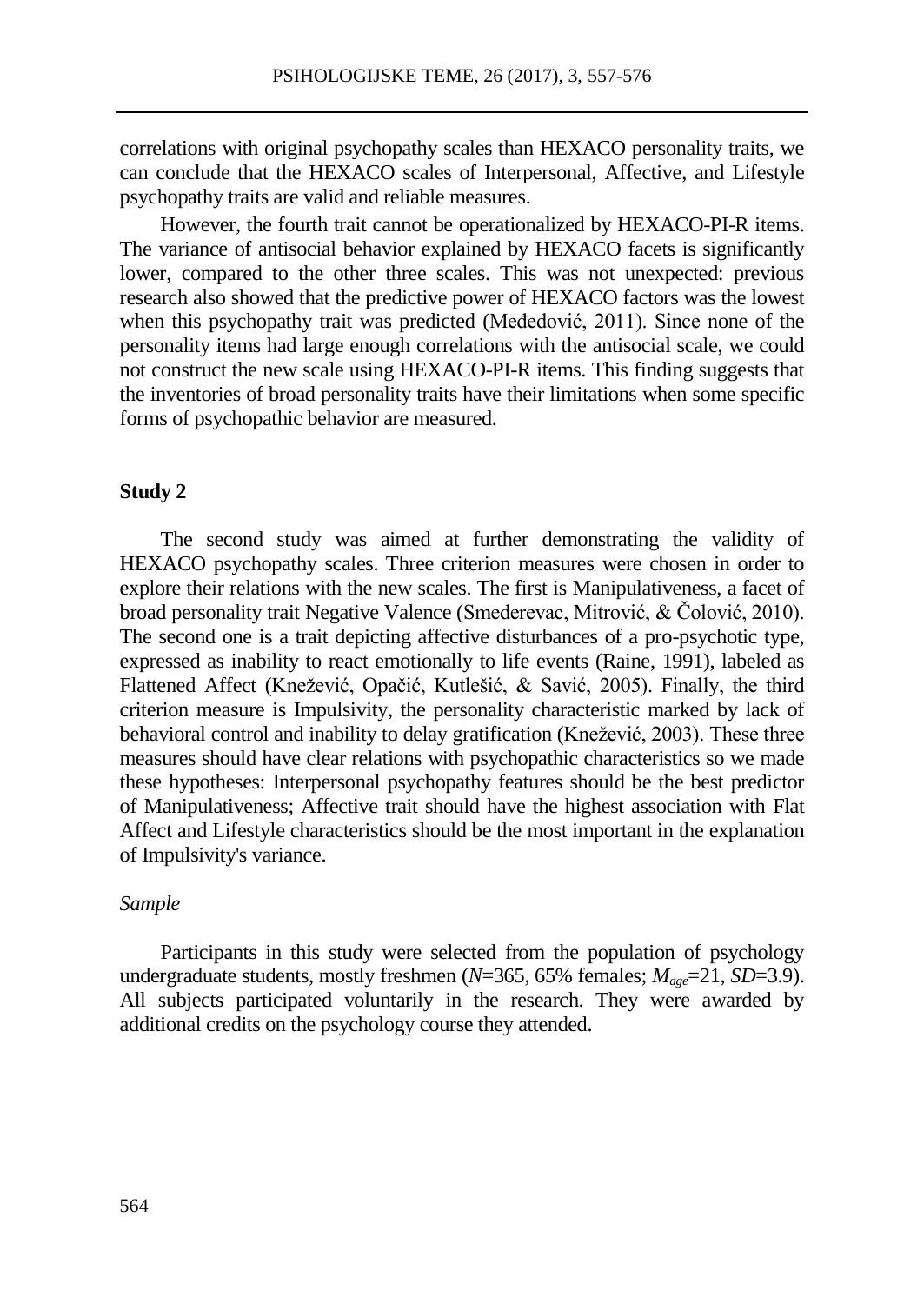## *Measures*

We used HEXACO-PI-R to calculate the scores on Interpersonal (*M*=2.77; *SD*=0.51; α=.78), Affective (*M*=2.55; *SD*=0.49; α=.73), and Lifestyle (*M*=2.65; *SD*=0.55;  $\alpha$ =.77) psychopathic characteristics.

The scale for Manipulativeness assessment was taken from Big Five Plus Two personality inventory (Smederevac et al., 2010). The scale consists of 12 items  $(M=1.83; SD=0.62; \alpha=.85)$ .

The Flattened Affect scale was taken from DELTA 10 inventory, constructed for the examination of schizotypal features (Knežević et al., 2005). It has 8 items (*M*=2.24; *SD*=0.52; α=.71).

Impulsivity was explored via the same-labeled scale from AMORAL 9 inventory (Knežević, Radović, & Peruničić, 2008). It has 6 items (*M*=2.50;  $SD=0.72$ ;  $\alpha = .71$ ).

All of the measures are self-report inventories. They have 5-point response scale, where 1 stands for *"strongly disagree"* and 5 for *"strongly agree".* Data gathering lasted for 30 minutes on average.

## **Results**

### **Prediction of the Criteria Measures by HEXACO Psychopathy Scales**

In order to examine the predictive power of the HEXACO psychopathy scales, we set three regression models. Manipulativeness, Flat Affect, and Impulsivity were set as criteria measures, while the psychopathy characteristics were entered as predictors. Participants' sex was controlled in the analyses also. The results of the regression analysis are shown in Table 3.

|                             | <b>Manipulativeness</b> |           | <b>Flattened Affect</b> |          | Impulsivity           |          |
|-----------------------------|-------------------------|-----------|-------------------------|----------|-----------------------|----------|
|                             |                         |           |                         |          |                       |          |
| sex                         | $-.02$                  | $-.10$    | $.18***$                | $-.01$   | $\overline{.14}^{**}$ |          |
| <b>HEXACO</b> Interpersonal | $.51***$                | $.59***$  | $17***$                 | $.35***$ | $.14***$              | $.40**$  |
| <b>HEXACO</b> Affective     | .09                     | $.20***$  | $.36***$                | $.38***$ | $-.04$                | .06      |
| <b>HEXACO</b> Lifestyle     | $.15***$                | $39^{**}$ | $.34***$                | $.48***$ | $.63***$              | $.68***$ |
| F(4,361)                    | 45.73**                 |           | $43.19***$              |          | 75.99**               |          |
| $R^2$                       | .38                     |           | .36                     |          | .50                   |          |

Table 3. *The Prediction of Manipulativeness, Flattened Affect, and Impulsivity*

\*\**p*<.01.

All three regression functions were statistically significant  $(p<.01)$ . Interpersonal features had the highest predictive power when Manipulativeness was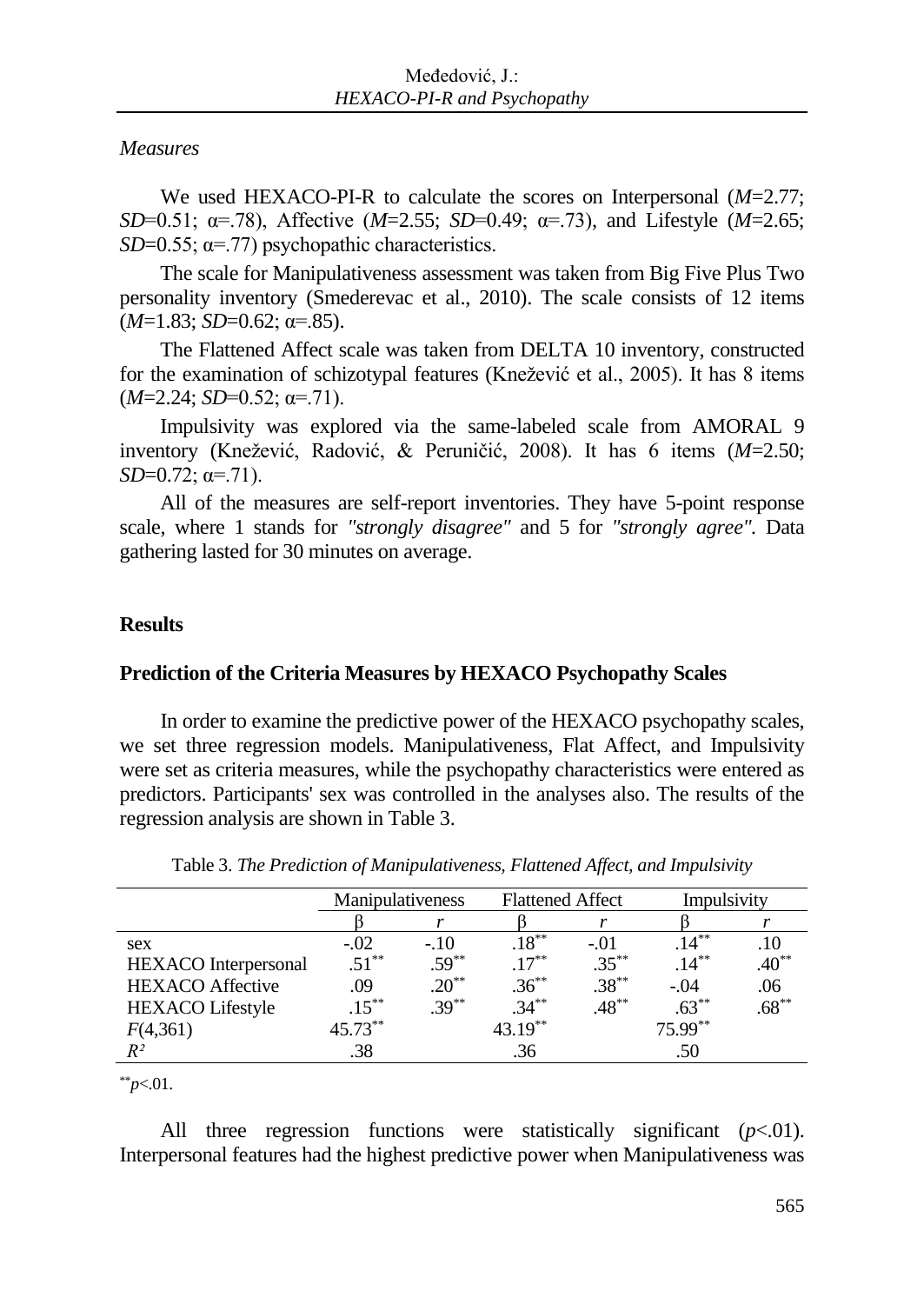set as a criterion. The same could be said for Lifestyle characteristics in regard to Impulsivity trait. Lifestyle psychopathic characteristics had the highest zero-order correlation in the prediction of the Flat Affect too. However, when other psychopathy traits were controlled in the analysis, the predictive power of Lifestyle and Affective traits were almost the same.

#### **Discussion**

Two of the hypotheses regarding this study were fully confirmed. Interpersonal psychopathy features were the best predictor of Manipulativeness. This result is in line with the basic conceptualization of this psychopathy trait because manipulative and deceitful behavior represents a crucial part of interpersonal relations in psychopathy (Hare, 2003; Paulhus et al., 2016). The similar could be said for the psychopathic Lifestyle characteristics: they are highly related to low impulse control and lack of ability to delay gratification. The only hypothesis that was not confirmed completely is the one regarding the Flat Affect. All three psychopathy measures had independent contribution to the prediction of this criterion measure, with Affective and Lifestyle characteristics as dominant predictors. This result implies that callous and shallow psychopathic affectivity shares some characteristics with schizotypal flattened emotional reactions; however, they probably represent distinct emotional characteristics. This was already assumed by some researchers (Međedović, 2015). The exact nature of the relation between these two traits represents an interesting research goal *per se*, and it would be fruitful if future studies explored this topic in more detail.

#### **Study 3**

Psychopathy is a set of traits which are frequently explored in criminological and forensic contexts. This is why we analyzed the relations of new psychopathy scales with relevant outcomes on the sample of convicts in Study 3. Three criterion measures which can be plausibly related to narrow psychopathy traits are chosen in this study, too. The first one is Machiavellianism. This trait depicts an attitude of reaching a goal at all costs, even if it implies hurting others (Christie & Geis, 1970). The second one is subclinical sadism. It represents a tendency to feel positive emotions as a reaction to a distress of others (Buckels, Jones, & Paulhus, 2013). Finally, the relations between psychopathy and criminal recidivism are explored since this behavior is very important in legal and criminological contexts. Three hypotheses are set: Machiavellianism should be related mostly to Interpersonal psychopathy traits; Lifestyle is supposed to be the best predictor of criminal recidivism; the correlations between sadism and all three psychopathy traits are expected.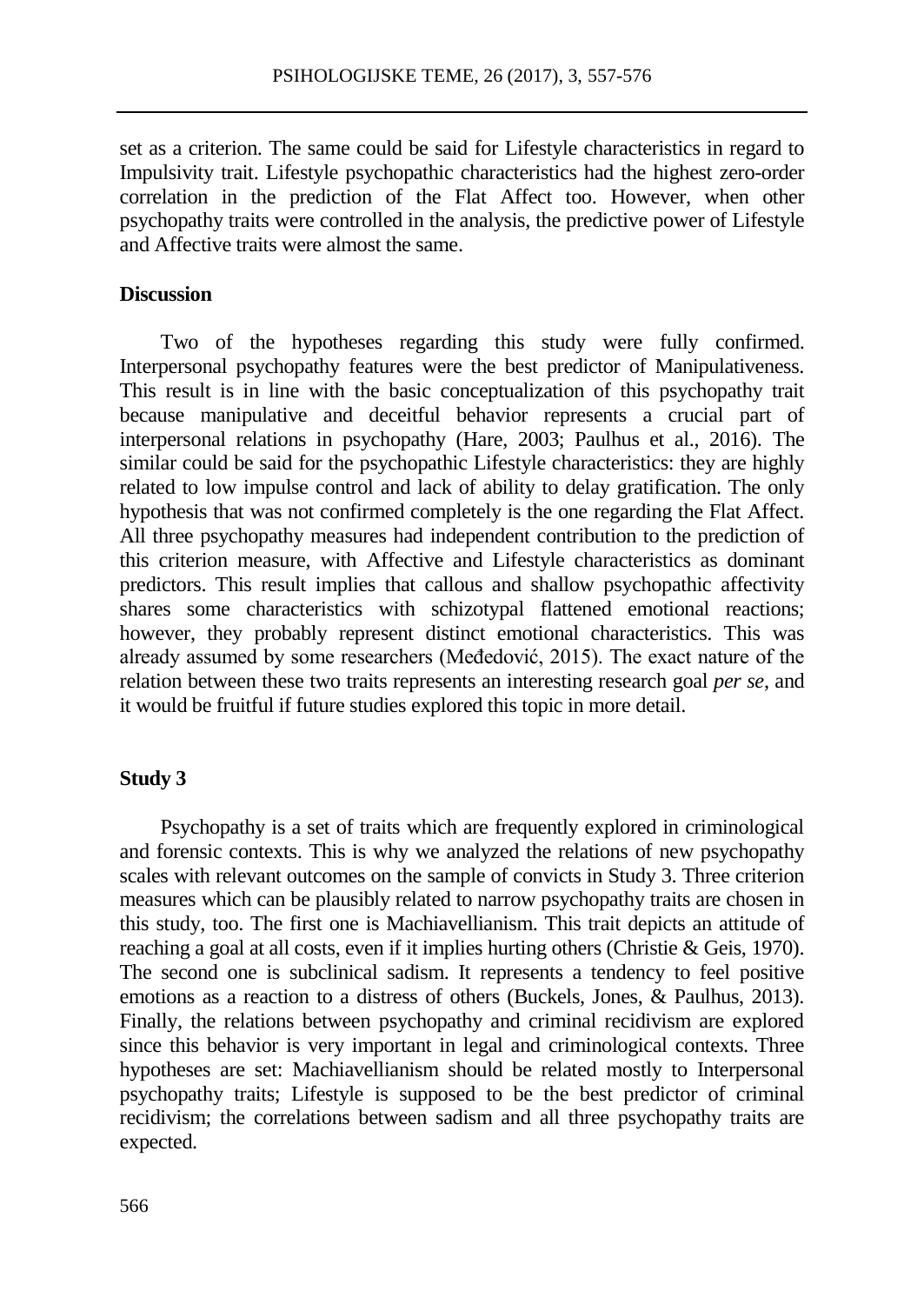## **Method**

## *Sample*

This study included 220 male convicts who served their sentence in two penitentiary institutions at the time of data gathering  $(M_{\text{age}}=32 \text{ years}, SD=10.51;$  $M_{\text{education}}$ <sup>\*</sup>=11.6, *SD*=2.36). All subjects participated in the study on a voluntary basis. They had elementary reading skills at least. The majority of the participants (51.6%) were sentenced for criminal acts which involved violence (murder and attempted murder, robbery with the usage of violence, grievous bodily harm, etc.) while the rest of them committed crimes such as robbery, unauthorized production, possession, and distribution of narcotic substances, fraud, etc. Most of the participants (59.7%) were serving 1-5 years of prison sentence and had previous convictions (78%).

## *Measures*

Psychopathy traits were measured in the same manner as in previous studies. HEXACO-PI-R was used to calculate the scores on Interpersonal (*M*=2.87; *SD*=0.55; α=.72), Affective (*M*=2.74; *SD*=0.46; α=.67), and Lifestyle (*M*=2.63; *SD*=0.51;  $\alpha$ =.69) traits.

Sadism and Machiavellianism were measured by AMORAL 9 inventory. Sadism has 5 ( $M=1.96$ ; *SD*=0.77;  $\alpha$ =.65) and Machiavellianism ( $M=3.27$ ; *SD*=1.05;  $\alpha$ =.71) is consisted of 4 items.

Criminal recidivism was measured by the data extracted from the participants' penitentiary files. Three indicators were used to calculate recidivism measure: the number of offenses, lawful sentences, and the number of terms served in prison. In order to calculate a singular recidivism measure, these indicators were subjected to Principal component analysis. One latent component is obtained (eigenvalue=2.42; 80.64% of original indicators variance is explained). All three indicators had high loadings on the component: number of offences (.89), sentences (.94) and the prison terms (.86). Participants' scores on this component are saved in the database (regression method) as a separate variable.

 $\ddot{\phantom{a}}$ 

<sup>\*</sup> years of formal schooling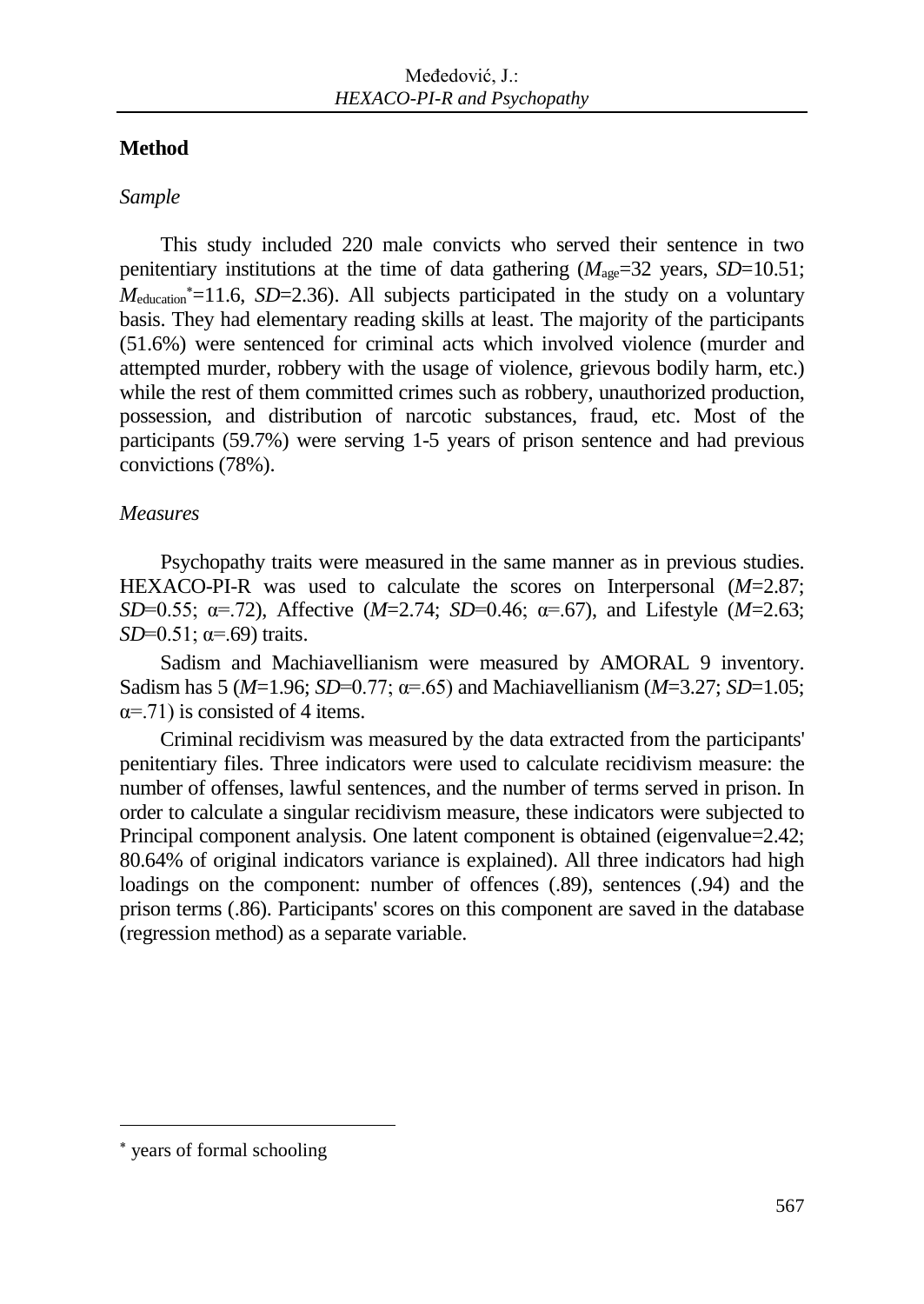## **Results**

### **Prediction of the Criteria Measures by HEXACO Psychopathy Scales**

In order to evaluate the predictive abilities of the psychopathy scales, three regression models were set. Machiavellianism, sadism and criminal recidivism were set as criterion measures, while psychopathy traits were entered as predictor variables. Participants' age and education were controlled in the models, too. The results of the regression analyses are shown in Table 4.

|                             | Machiavellianism |          | Sadism     |          | Criminal<br>recidivism |          |
|-----------------------------|------------------|----------|------------|----------|------------------------|----------|
|                             |                  | r        |            | r        |                        |          |
| age                         | $-.08$           | $-.22**$ | $-.04$     | $-.18*$  | .08                    | .03      |
| education                   | $-.10$           | $-.14$   | $-.15***$  | $-.19*$  | $-.09$                 | $-.09$   |
| <b>HEXACO</b> Interpersonal | $.32***$         | $.47***$ | $.15*$     | $.40**$  | .01                    | .12      |
| <b>HEXACO</b> Affective     | .10              | $.25***$ | $.32***$   | $.44***$ | .05                    | .10      |
| <b>HEXACO</b> Lifestyle     | $.21***$         | $.42***$ | $.26***$   | $.44***$ | $.22***$               | $.23***$ |
| F(5,215)                    | $15.51***$       |          | $25.38***$ |          | $2.32*$                |          |
| $R^2$                       | .29              |          | .35        |          | .07                    |          |

Table 4. *The Prediction of Machiavellianism, Sadism, and Criminal Recidivism*

 $*_{p<.05}$ ;  $*_{p<.01}$ .

As it can be seen from the Table 4, all of the regression models were statistically significant. However, the percentage of the criterions explained variance is quite different: the highest percentage of sadism's variance is explained (35%), followed by Machiavellianism (29%) and criminal recidivism (7%). Interpersonal and Lifestyle traits were the most important predictors when Machiavellianism was set as the criterion measure; all three traits independently predicted sadism, while psychopathic Lifestyle was the only significant predictor of criminal recidivism.

#### **Discussion**

All of the hypotheses of the Study 3 were confirmed in the regression analyses. Previous research showed significant relations between psychopathy and Machiavellianism, with the associations between Interpersonal psychopathy traits and Machiavellian tendencies showing the highest magnitude (Međedović & Petrović, 2015). This finding suggests that Interpersonal behavior specific to psychopathy is characterized by unscrupulous goal achieving, with employing deceitful and manipulative tactics. Earlier studies also found the relations between psychopathy and sadism, suggesting that these traits are similar but not the same (Mokros, Osterheider, Hucker, & Nitschke, 2011). It can be noted that among all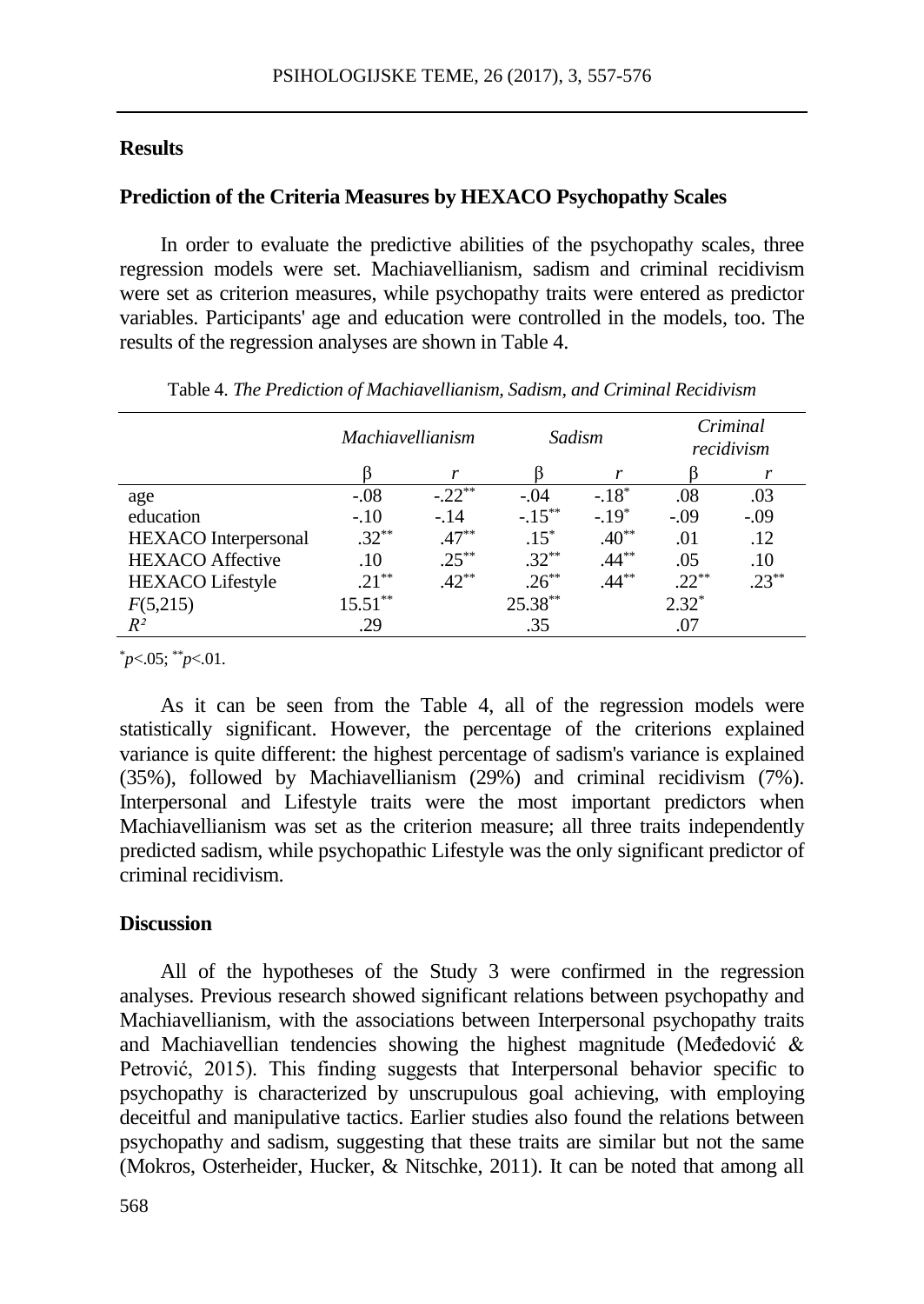the psychopathy traits, Affective features show the highest associations with sadism. This finding is in line with the previous data of shared emotional empathy deficits between these two traits (O'Meara, Davies, & Hammond, 2011). Finally, previous research also suggested that behavioral psychopathy traits, including the erratic and impulsive lifestyle, is the best predictor of criminal behavior (Leistico, Salekin, DeCoster, & Rogers, 2008). This finding implies that individuals who more frequently commit crimes do so partly because they have problems in behavioral control and recklessness.

## **General Discussion**

The results of present research suggest that HEXACO-PI-R items can adequately represent three of four psychopathy traits from the four-factor psychopathy model (Hare, 2003; Paulhus et al., 2016). HEXACO psychopathy scales cannot be treated as direct measures of psychopathy, but rather as indirect or proxy psychopathy scales. So why should researchers use indirect instead of direct psychopathy measures? There are several reasons for this. Surveys are frequently limited by the number of variables which can be administrated. Measuring psychopathy by existing personality scales can help researchers to cut down the number of items in a survey. Secondly, the SRP-4 scale of psychopathy is copyrighted measure, so researchers must pay if they want to use this scale. This can be troublesome, especially for the researchers with low funding. These problems with existing psychopathy measures are recognized in a scientific community (Witt et al., 2009), and they are a part of the motivation for doing the present research.

HEXACO facets did not explain large enough portion of the Antisocial psychopathy scale variance, nor there were correlations >.20 between HEXACO-PI-R items and this measure. Therefore, we did not construct HEXACO measure of this variable. Is this a huge problem for the researchers who would like to operationalize four-factor model of psychopathy via HEXACO-PI-R? There is an ongoing debate regarding the conceptual status of antisocial behavior as a core psychopathy characteristic (Skeem & Cooke, 2010). The constructors of the fourfactor model strongly advocate that antisocial tendencies are the crucial part of the psychopathy construct (Hare & Neumann, 2010; Neumann, Hare, & Pardini, 2015); however, this opinion is highly criticized and challenged (Cooke & Michie, 2001; Cooke, Michie, & Skeem, 2007; Međedović, Petrović, Kujačić, Želeskov-Đorić, & Savić, 2015). Furthermore, all of the contemporary models of psychopathy do not incorporate antisocial behavior as its crucial trait (Benning, Patrick, Hicks, Blonigen, & Krueger, 2003; Boduszek, Debowska, Dhingra, & DeLisi, 2016; Patrick, Fowles, & Krueger, 2009). There are pragmatic reasons for not measuring antisocial behavior as a psychopathy trait too. The most important one refers to the forensic context which is highly relevant for psychopathy research.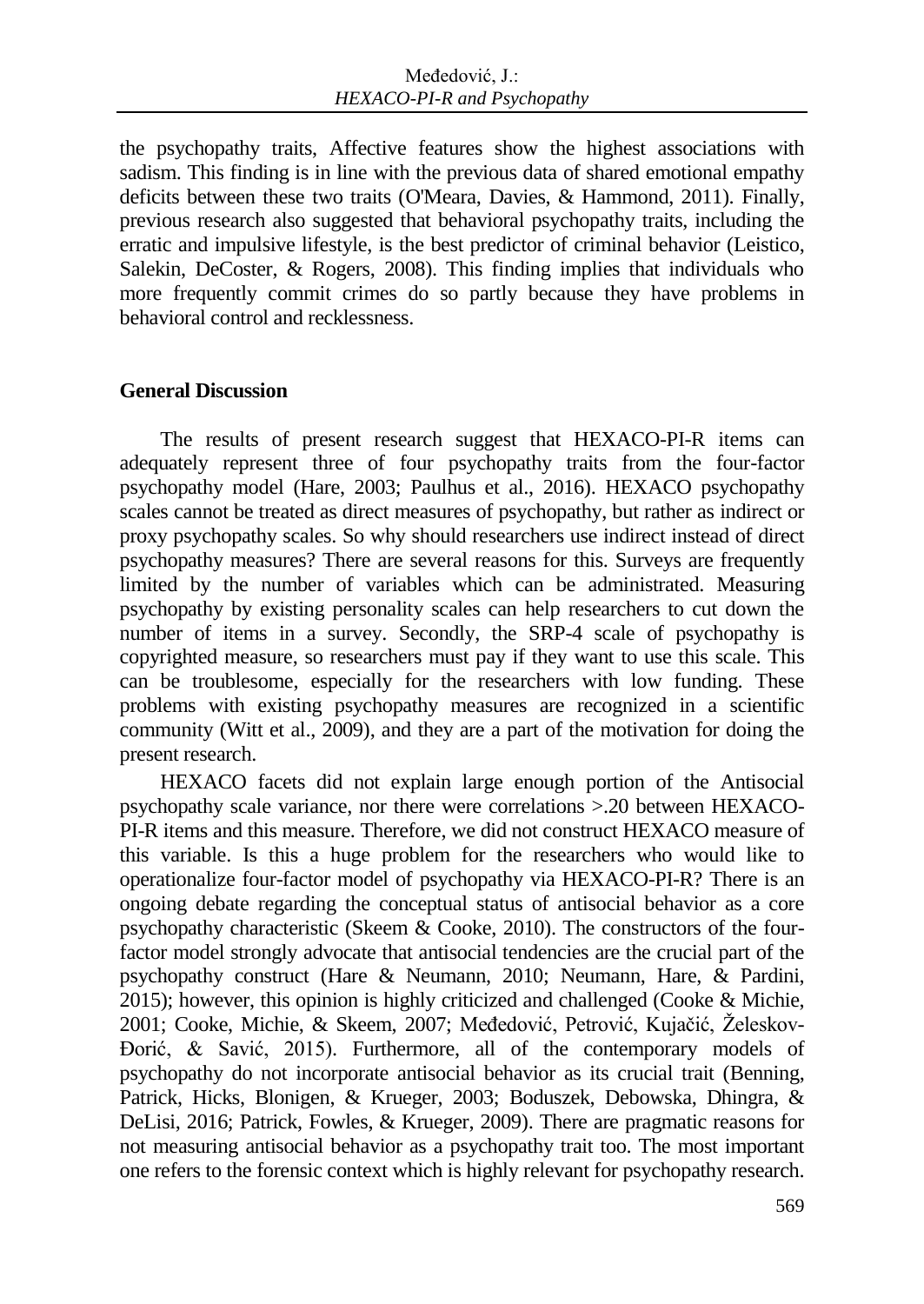It considers predicting criminal recidivism by using psychopathy traits as predictors. If antisocial behavior is set as a predictor of recidivism, the regression model would be tautological: criminal behavior would be predicted by criminal behavior (Međedović, 2015). For all of these reasons, we think that inability of constructing HEXACO measure of antisocial behavior should not divert researchers from using HEXACO psychopathy scales in their research.

However, researchers should use the original psychopathy scales in the research whenever it is possible. The correlations between HEXACO measures and the original scales are ranging from .60 to .70. The correlations of the same magnitude between indirect and direct measures of psychopathy were obtained in previous research, too (Witt et al., 2009). This finding suggests that proxy measures and original scales are very similar, but not identical constructs. Furthermore, in order to obtain maximum validity, the specific psychopathy items, which are not present in broad and general personality inventories should be administrated. These are the reasons why original psychopathy measures should be used if psychopathy is the central construct of the research or when time constraints are not too high and larger surveys can be administrated.

The limitation of the present study lies in the fact that the sample of participants who provided the measures on HEXACO and psychopathy was not representative. This fact can diminish the usage of the scales in some specific samples, including the participants with lower educational level. Because of this, it is important to validate new psychopathy scales in different samples and to carefully examine their properties, both on the full scale and the item level. Certainly, the best validation for the HEXACO psychopathy scales would be the prediction of real behavior, especially the one conceptually related to psychopathy: immoral and antisocial behavior.

#### **References**

- Ashton, M.C., & Lee, K. (2008). The HEXACO model of personality structure and the importance of the H factor. *Social and Personality Psychology Compass*, *2*, 1952- 1962.
- Ashton, M.C., Lee, K., Perugini, M., Szarota, P., de Vries, R.E., Di Blas, L., Boies, K., & De Raad, B. (2004). A six-factor structure of personality-descriptive adjectives: Solutions from psycholexical studies in seven languages. *Journal of Personality and Social Psychology, 86,* 356-366.
- Benning, S.D., Patrick, C.J., Hicks, B.M., Blonigen, D.M., & Krueger, R.F. (2003). Factor structure of the Psychopathic Personality Inventory: Validity and implications for clinical assessment. *Psychological Assessment, 15,* 340-350.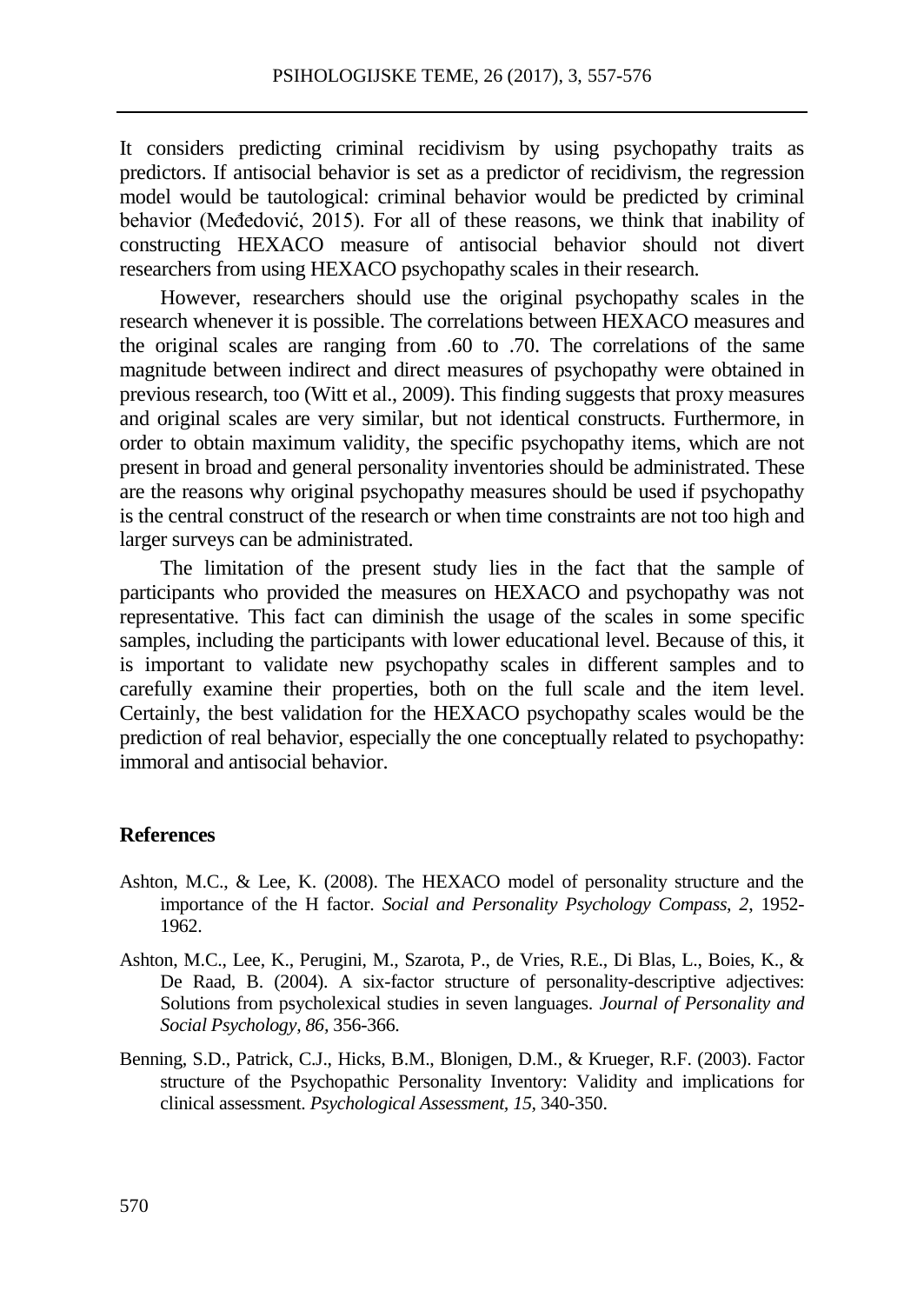- Blonigen, D.M., Hicks, B.M., Krueger, R.F., Patrick, C.J., & Iacono, W.G. (2006). Continuity and change in psychopathic traits as measured via normal-range personality: A longitudinal-biometric study. *Journal of Abnormal Psychology, 115,* 85-95.
- Boduszek, D., Debowska, A., Dhingra, K., & DeLisi, M. (2016). Introduction and validation of Psychopathic Personality Traits Scale (PPTS) in a large prison sample. *Journal of Criminal Justice*, *46*, 9-17.
- Buckels, E.E., Jones, D.N., & Paulhus, D.L. (2013). Behavioral confirmation of everyday sadism. *Psychological Science, 24,* 2201-2209.
- Christie, R.C., & Geis, F.L. (1970). *Studies in Machiavellianism*. New York: Academic Press.
- Cooke, D.J., & Michie, C. (2001). Refining the construct of psychopathy: Towards a hierarchical model. *Psychological Assessment*, *13*, 171-188.
- Cooke, D.J., Michie, C., & Skeem, J. (2007). Understanding the structure of Psychopathy Checklist-Revised. *The British Journal of Psychiatry, 190,* 39-50.
- Decuyper, M., De Pauw, S., de Fruyt, F., De Bolle, M., & de Clercq, B.J. (2009). A metaanalysis of psychopathy, antisocial PD and FFM associations. *European Journal of Personality*, *23,* 531-565.
- De Vries, R.E., Lee, K., & Ashton, M.C. (2008). The Dutch HEXACO Personality Inventory: Psychometric properties, self-other agreement, and relations with psychopathy among low and high acquaintanceship dyads. *Journal of Personality Assessment*, *90*, 142-151.
- Hare, R.D. (2003). *The Hare Psychopathy Checklist–Revised (2nd ed.)*. Toronto: Multi-Health Systems.
- Hare, R.D., & Neumann, C.S. (2009). Psychopathy and its measurement. In P.J. Corr & G. Matthews (Eds.), *Cambridge handbook of personality psychology* (pp. 660-686). Cambridge: Cambridge University Press.
- Hare, R.D., & Neumann, C.S. (2010). The role of antisociality in the psychopathy construct: Comment on Skeem and Cooke (2010). *Psychological Assessment, 22,* 446-454.
- Fowles, D.C., & Dindo, L. (2006). A dual deficit model of psychopathy. In C.J. Patrick (Ed.), *Handbook of psychopathy* (pp. 14-34). New York: Guilford Press.
- Jonason, P.K., & Schmitt, D.P. (2012). What have you done for me lately? Friendshipselection in the shadows of Dark Triad traits. *Evolutionary Psychology, 10,* 400-421.
- Knežević, G. (2003). *Koreni amoralnosti.* Institut za kriminološka i sociološka istraživanja, Beograd: Institut za psihologiju.
- Knežević, G., Opačić, G., Kutlešić, V., & Savić, D. (2005). Preserving psychoticism as a basic personality trait: A proposed reconceptualization. *113th Annual Convention. American Psychological Association, Washington. Book of Abstracts,* p. 176*.*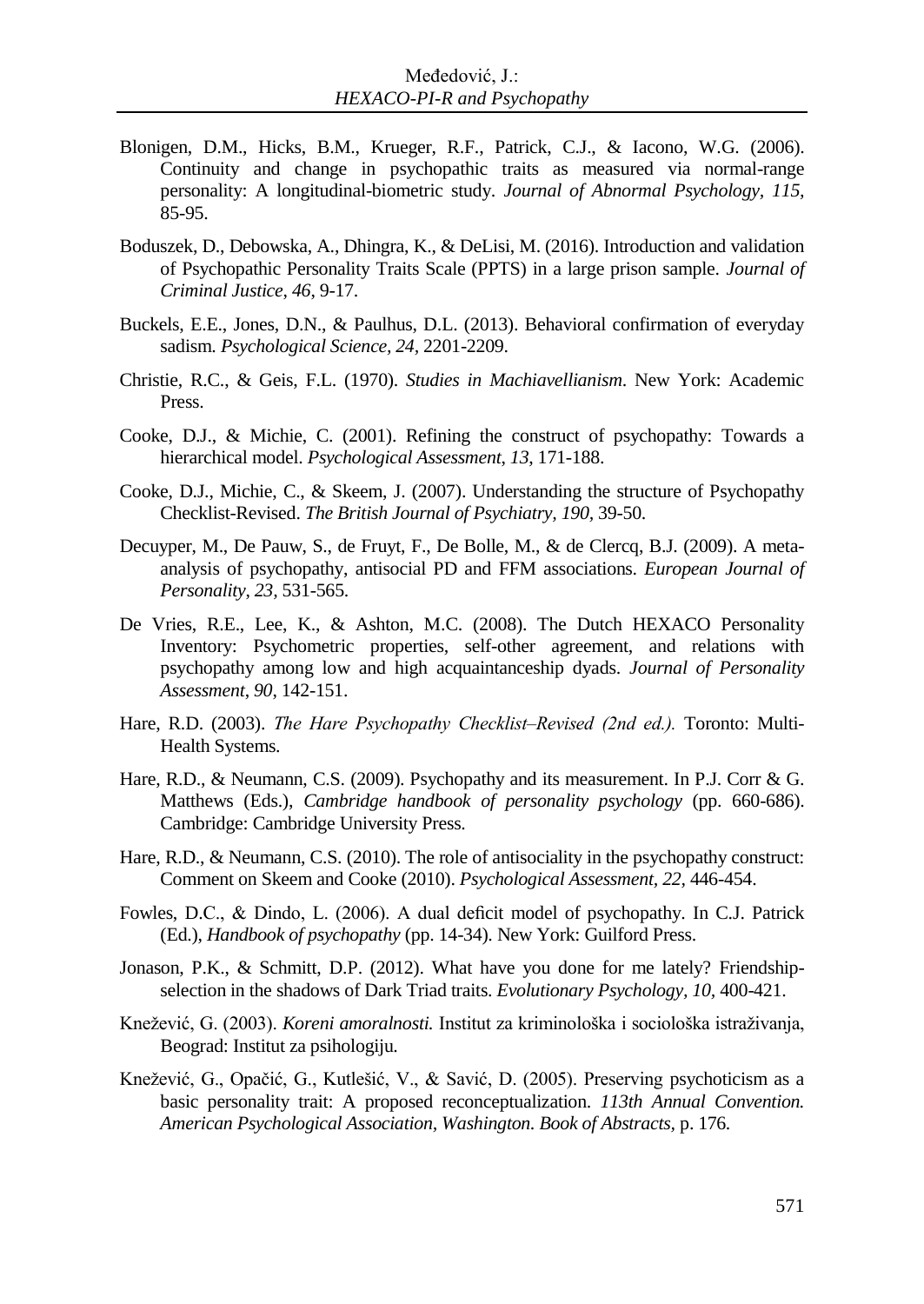- Knežević G., Radović, B., & Peruničić, I. (2008). Can amorality be measured? *14th European Conference on Personality*, *Tartu, Estonia. Book of Abstracts*, p. 137.
- LeBreton, J.M., Baysinger, M.A., Abbey, A., & Jacques-Tiura, A.J. (2013). The relative importance of psychopathy-related traits in predicting impersonal sex and hostile masculinity. *Personality and Individual Differences*, *55,* 817-822.
- Lee, K., & Ashton, M.C. (2006). Further assessment of the HEXACO Personality Inventory: Two new facet scales and an observer report form. *Psychological Assessment, 18,* 182-191.
- Leistico, A.R., Salekin, R.T., DeCoster, J., & Rogers, R. (2008). A large-scale meta-analysis relating the Hare measures of psychopathy to antisocial conduct. *Law and Human Behavior, 32,* 28-45.
- Lynam, D.R. (2002). Psychopathy from the perspective of the five-factor model. In P.T. Costa, Jr., & T.A. Widiger (Eds.), *Personality disorders from the perspective of the five-factor model of personality, 2nd ed.* (pp. 325-348). Washington, DC: American Psychological Association.
- Mathieu, C., & Babiak, P. (2015). Tell me who you are, I'll tell you how you lead: Beyond the Full-Range Leadership Model, the role of corporate psychopathy on employee attitudes. *Personality and Individual Differences*, *87*, 8-12.
- Međedović, J. (2011). Da li je amoralnost šesti faktor ličnosti? *Zbornik Instituta za kriminološka i sociološka istraživanja*, *30,* 7-31.
- Međedović, J. (2012). Topography of dishonesty: Mapping the opposite pole of honestyhumility personality domain. *Primenjena psihologija*, *5*, 115-135.
- Međedović, J. (2015). *Nomološka mreža psihopatije.* Beograd: Institut za kriminološka i sociološka istraživanja.
- Međedović, J., & Petrović, B. (2015). The Dark Tetrad: Structural properties and location in the personality space. *Journal of Individual Differences*, *36*, 228-236.
- Međedović, J., Petrović, B., Kujačić, D., Želeskov-Đorić, J., & Savić, M. (2015). What is the optimal number of traits to describe psychopathy? *Primenjena psihologija, 8,* 109- 130.
- Miller, J.D., Lynam, D.R., Widiger, T.A., & Leukefeld, C. (2001). Personality disorders as extreme variants of common personality dimensions. Can the Five-factor model of personality adequately represent psychopathy? *Journal of Personality, 69,* 253-276.
- Mokros, A., Osterheider, M., Hucker, S.J., & Nitschke, J. (2011). Psychopathy and sexual sadism. *Law and Human Behavior, 35,* 188-199.
- Neumann, C.S., Hare, R.D., & Pardini, D.A. (2015). Antisociality and the construct of psychopathy: Data from across the globe. *Journal of Personality, 83*, 678-692. Advance online publication. doi: 10.1111/jopy.12127
- O'Meara, A., Davies, J., & Hammond, S. (2011). The psychometric properties and utility of the Short Sadistic Impulse Scale (SSIS). *Psychological Assessment*, *23*, 523-531.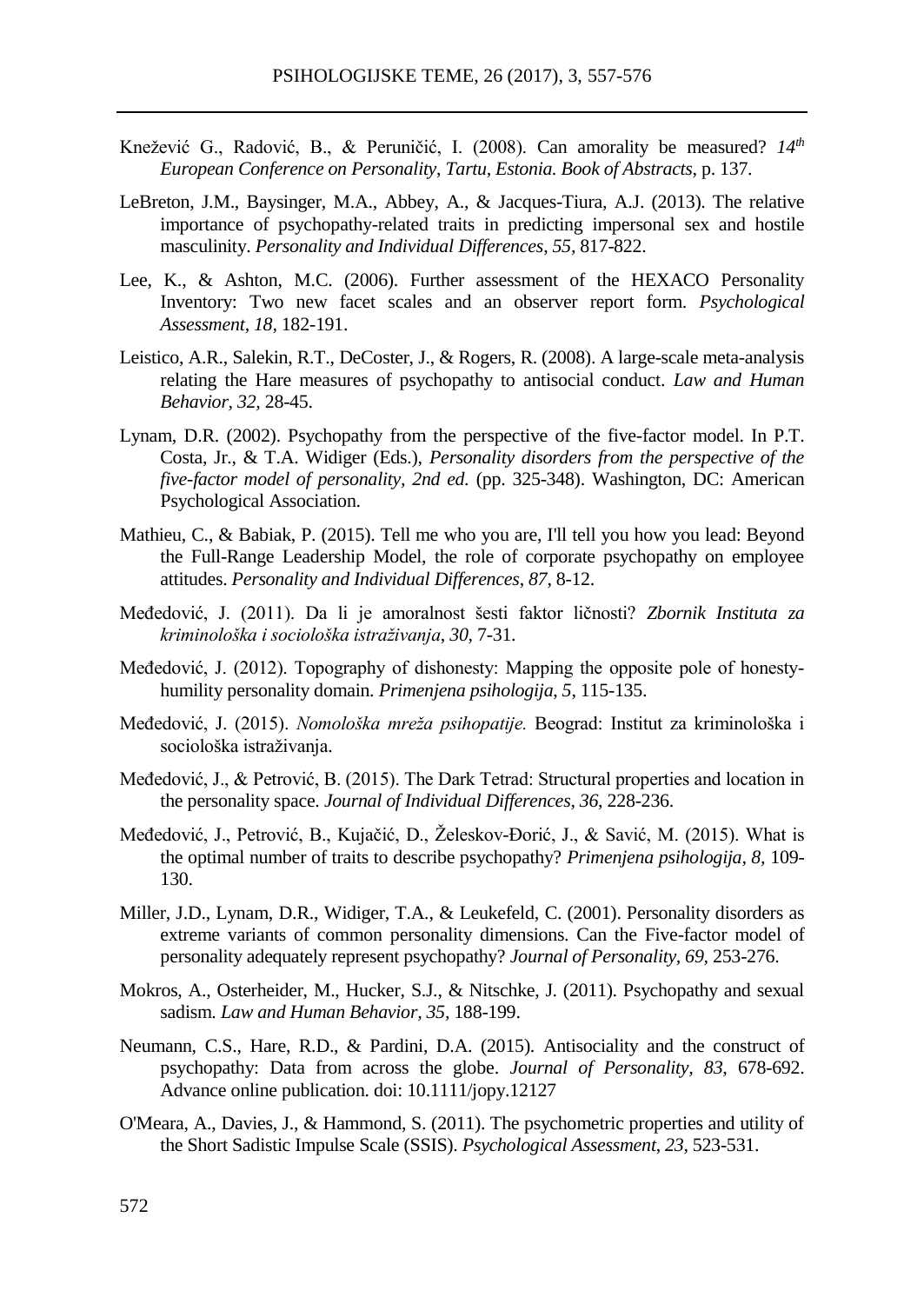- Patrick, C.J., Fowles, D.C., & Krueger, R.F. (2009). Triarchic conceptualization of psychopathy: Developmental origins of disinhibition, boldness, and meanness. *Development and Psychopathology, 21,* 913-938.
- Paulhus, D.L., Neumann, C.S., Hare, R.D., Williams, K.M., & Hemphill, J.F. (2016). *Self-Report Psychopathy Scale 4th edition - technical manual.* Toronto: Multi-Health Systems.
- Petrović, B., & Međedović, J. (2012). Alternativni pogledi na psihopatiju: Od patologije do adaptivne životne strategije. *Zbornik Instituta za kriminološka i sociološka istraživanja, 31,* 19-48.
- Porter, S., ten Brinke, L., & Wilson, K. (2009). Crime profiles and conditional release performance of psychopathic and non-psychopathic sexual offenders*. Legal and Criminological Psychology, 14,* 109-118.
- Raine, A. (1991). The SPQ: A scale for the assessment of schizotypal personality based on DSM-III-R criteria. *Schizophrenia Bulletin*, *17*, 555-564.
- Salekin, R.T. (2008). Psychopathy and recidivism form mid-adolescence to young adulthood: Cumulating legal problems and limiting life opportunities. *Journal of Abnormal Psychology, 117,* 386-395.
- Skeem, J.L., & Cooke, D.J. (2010). Is criminal behavior a central component of psychopathy? Conceptual directions for resolving the debate. *Psychological Assessment*, *22*, 433-445.
- Smederevac, S., Mitrović, D., & Čolović, P. (2010). *Velikih pet plus dva: Primena i interpretacija [Big Five Plus Two: Manual for administration and interpretation]*. Beograd, Serbia: Centar za primenjenu psihologiju.
- Walton, K.E., Roberts, B.W., Krueger, R.F., Blonigen, D.M., & Hicks, B.M. (2008). Capturing abnormal personality with normal personality inventories: An item response theory approach. *Journal of Personality, 76,* 1623-1648.
- Witt, E.A., Donnellan, M.B., & Blonigen, D.M. (2009). Using existing self-report inventories to measure the psychopathic personality traits of fearless dominance and impulsive antisociality. *Journal of Research in Personality*, *43*, 1006-1016.
- Witt, E.A., Hopwood, C.J., Morey, L.C., Markowitz, J.C., McGlashan, T.H., Grilo, C.M., ... Donnellan, M.B. (2010). Psychometric characteristics and clinical correlates of NEO-PI-R fearless dominance and impulsive antisociality in the Collaborative Longitudinal Personality Disorders Study. *Psychological Assessment*, *22*, 559-568.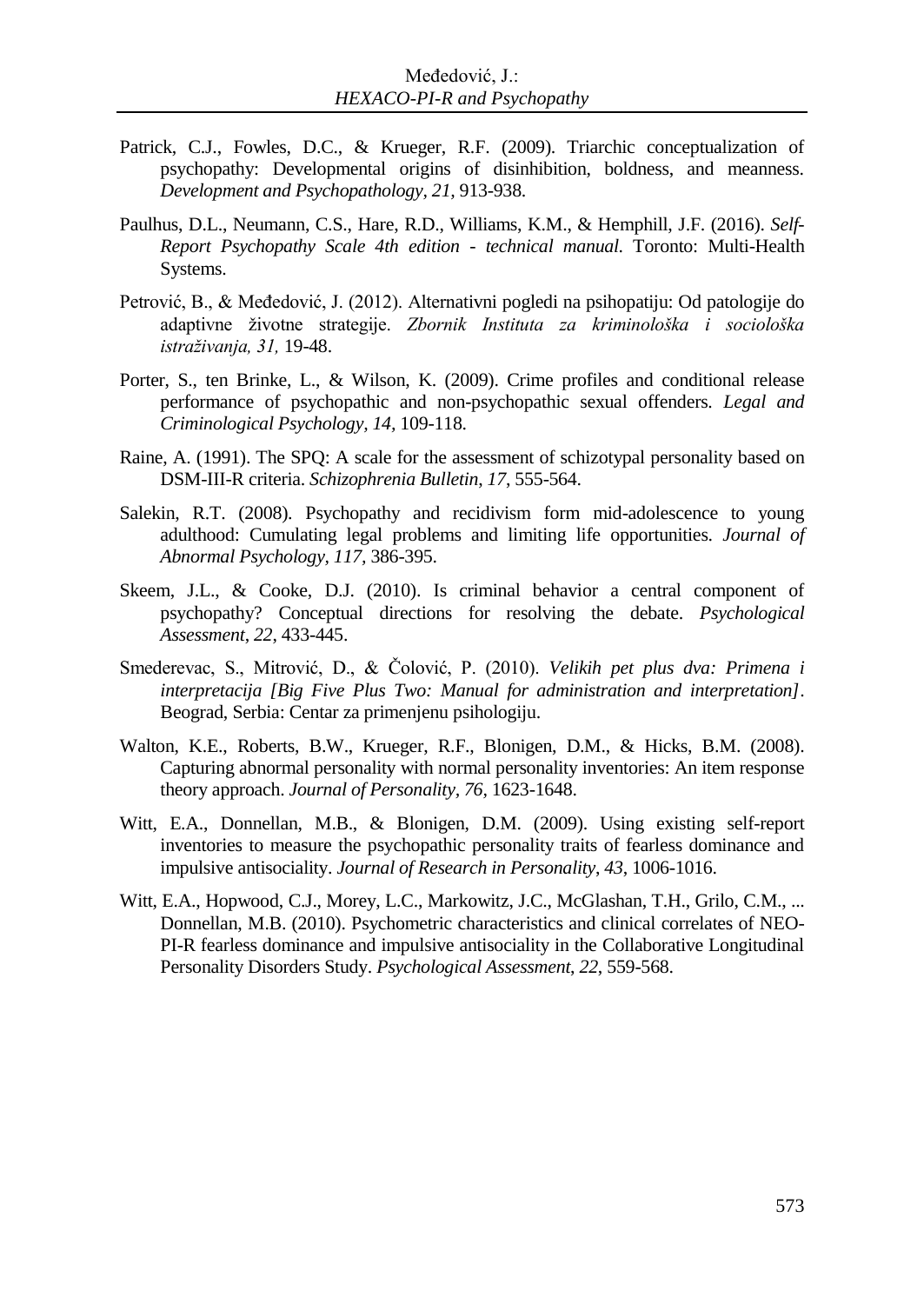## **Može li se pomoću HEXACO-PI-R-a adekvatno obuhvatiti četverofaktorski model psihopatije?**

## **Sažetak**

U posljednje se vrijeme psihopatija pokušava mjeriti postojećim inventarima ličnosti. Cilj je ovoga rada istražiti može li se šestofaktorska struktura ličnosti (mjerena HEXACO-PI-R-om) upotrebljavati za procjenu modela psihopatije koji se sastoji od četiri crte: interpersonalne manipulacije, emocionalne hladnoće, eratičnoga životnog stila i antisocijalnih tendencija (mjerenih upitnikom SRP-4). U prvom su istraživanju (402 sudionika iz opće populacije) generirane zamjenske mjere ovih crta pomoću čestica HEXACO-PI-R-a. Pokazalo se da HEXACO-PI-R adekvatno objašnjava sve psihopatske crte izuzev antisocijalnih tendencija (svi su *R* <sup>2</sup> bili viši od .50). Zamjenske su mjere imale zadovoljavajuće pouzdanosti (svi su α-koeficijenti bili viši od .70) i adekvatne korelacije s izvornim skalama psihopatije. Drugo (345 studenata preddiplomske razine) i treće istraživanje (245 osuđenika muškoga spola) pokazalo je diskriminativnu i vanjsku valjanost zamjenskih mjera. Ovi rezultati upućuju na to da se HEXACO-PI-R može upotrebljavati za istraživanje obilježja psihopatije koja uključuju interpersonalna, emocionalna i obilježja životnoga stila, što može olakšati daljnja istraživanja. Međutim, i dalje se preporuča korištenje inventara koji izravno mjere psihopatiju kad god je to moguće.

**Ključne riječi:** HEXACO-PI-R, četverofaktorski model psihopatije, procjena

## **¿Puede HEXACO-IP-R representar adecuadamente el modelo de cuatro factores de la psicopatía?**

## **Resumen**

Recientemente ha habido intentos de medir la psicopatía a través de los inventarios de personalidad existentes. El objetivo de esta investigación fue examinar si la estructura de seis factores de personalidad (medida por HEXACO-IP-R) se podría usar para evaluar el modelo de psicopatía que consta de cuatro rasgos: interpersonal, afectivo, de estilo de vida y antisocial (medidos por SRP-4). En el Estudio 1 (402 representantes de comunidad), la medida indirecta de estos rasgos se generó a través de los ítems HEXACO-IP-R. Se demostró que todos los rasgos de psicopatía (menos tendencias antisociales) se habían explicado adecuadamente por los rasgos HEXACO: todos los *R* 2 s eran >.50. La medida indirecta tuvo una fiabilidad satisfactoria (todos los Alphas >.70) y correlaciones adecuadas con las escalas originales de psicopatía. En el Estudio 2 (345 estudiantes universitarios) y Estudio 3 (245 condenados) se demostró la validez discriminativa y externa de la medida indirecta. Los resultados de esta investigación han demostrado que se podría usar HEXACO-IP-R para evaluar los rasgos de psicopatía interpersonales, afectivos y de estilo de vida, lo que podría facilitar las futuras investigaciones. Sin embargo, el uso de los inventarios que miden la psicopatía directamente es todavía preferible más que posible.

**Palabras clave:** HEXACO-IP-R, modelo de cuatro factores de psicopatía, evaluación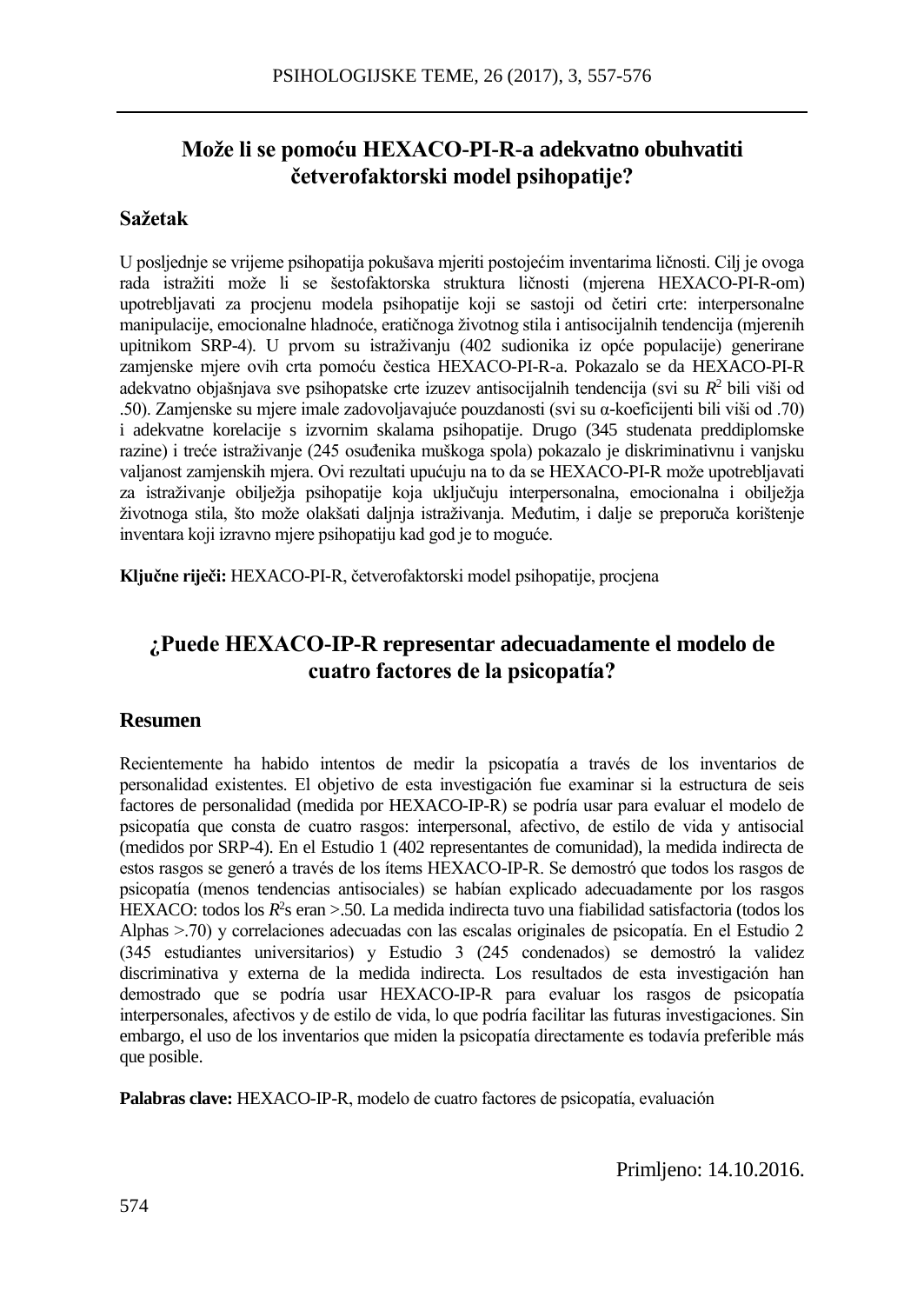#### **Appendix**

#### **HEXACO-PI-R items used for the construction of the psychopathy scales**

*Notes: the symbol (R) suggest that the item is reversely coded; the names of HEXACO factors to which the items originally belong and their numbers in HEXACO-PI-R are provided in parenthesis as well*

*Interpersonal:*

- If I want something from a person I dislike, I will act very nicely toward that person in order to get it. (Honesty; no. 6)
- My attitude toward people who have treated me badly is "forgive and forget". (R) (Agreeableness; no. 27)
- I would be tempted to buy stolen property if I were financially tight. (Honesty; no. 36)
- I would like to live in a very expensive, high-class neighborhood. (Honesty; no. 42)
- I wouldn't want people to treat me as though I were superior to them. (R) (Honesty; no. 48)
- If I want something from someone, I will laugh at that person's worst jokes. (Honesty; no. 54)
- I would never accept a bribe, even if it were very large. (R) (Honesty; no. 60)
- When people tell me that  $\Gamma$ m wrong, my first reaction is to argue with them. (Agreeableness; no. 63)
- I would like to be seen driving around in a very expensive car. (Honesty; no. 66)
- I think that I am entitled to more respect than the average person is. (Honesty; no. 72)
- I find it hard to fully forgive someone who has done something mean to me. (Agreeableness; no. 75)
- I wouldn't pretend to like someone just to get that person to do favors for me. (R) (Honesty; no. 78)
- I'd be tempted to use counterfeit money, if I were sure I could get away with it. (Honesty; no. 84)
- I would get a lot of pleasure from owning expensive luxury goods. (Honesty; no. 90)
- I find it hard to keep my temper when people insult me. (Agreeableness; no. 93)
- I want people to know that I am an important person of high status. (Honesty; no. 96)
- People sometimes tell me that  $\Gamma$ m too stubborn. (Agreeableness; no. 15)
- If someone has cheated me once, I will always feel suspicious of that person. (Agreeableness; no. 51)

#### *Affective:*

- People sometimes tell me that I am too critical of others. (Agreeableness; no. 9)
- I avoid making "small talk" with people. (Extraversion; no. 16)
- When I suffer from a painful experience, I need someone to make me feel comfortable. (R) (Emotionality; no. 17)
- I feel like crying when I see other people crying. (R) (Emotionality; no. 23)
- I wouldn't spend my time reading a book of poetry. (Openness; no. 25)